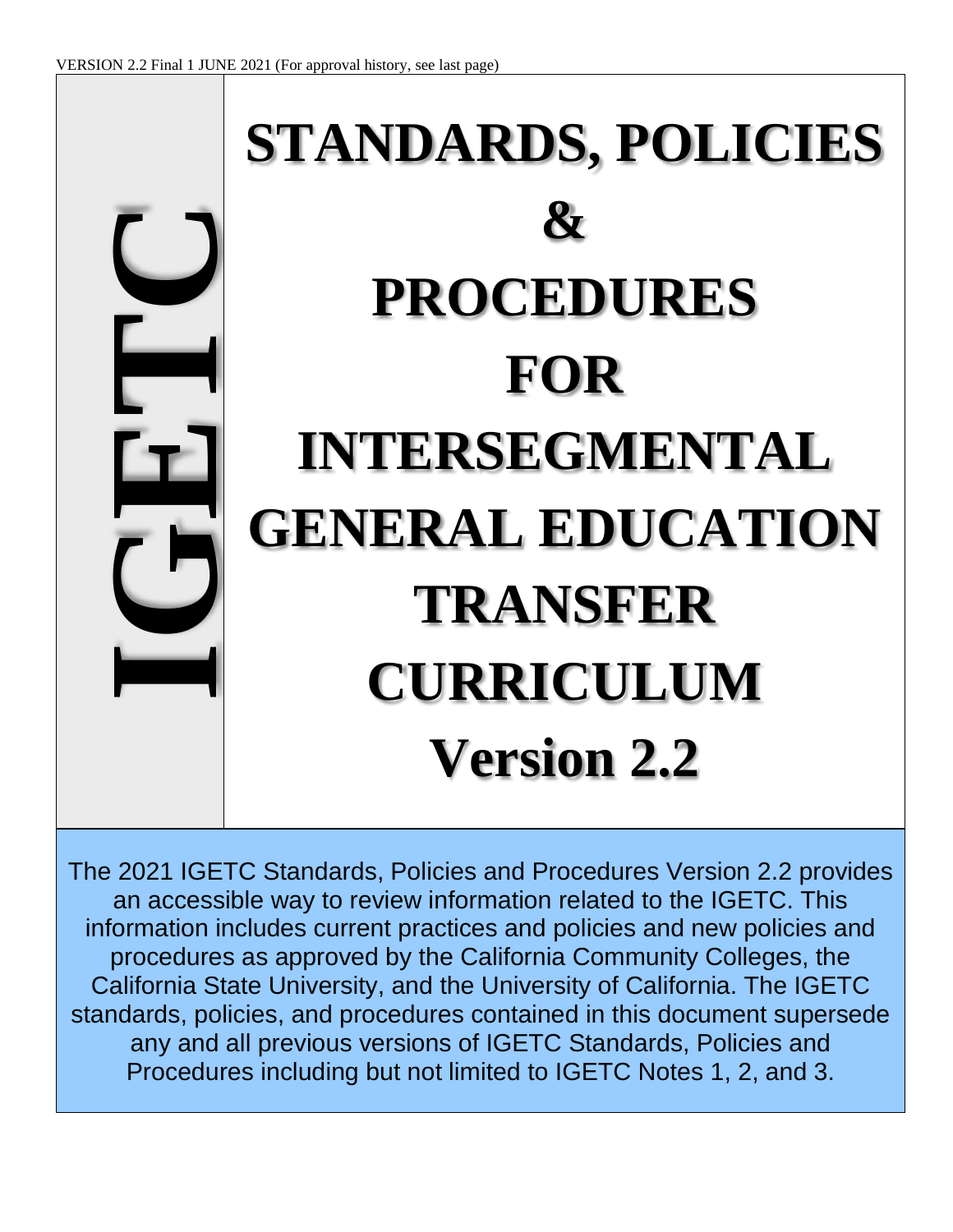# **Table of Contents**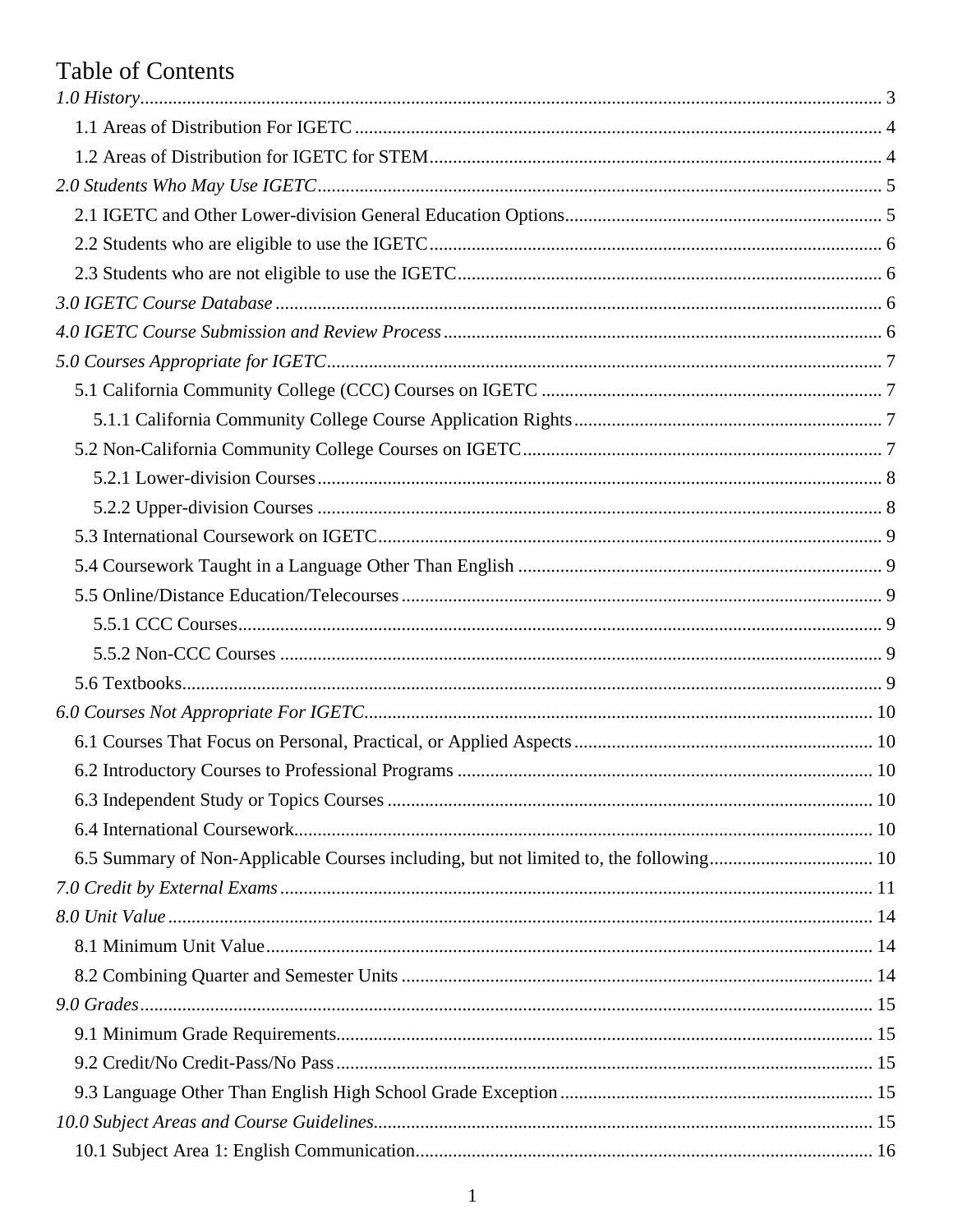| 10.1.1a Courses That Do Not Fulfill the English Composition Requirement, including, but not limited to,  |  |
|----------------------------------------------------------------------------------------------------------|--|
|                                                                                                          |  |
|                                                                                                          |  |
|                                                                                                          |  |
|                                                                                                          |  |
|                                                                                                          |  |
|                                                                                                          |  |
|                                                                                                          |  |
|                                                                                                          |  |
|                                                                                                          |  |
|                                                                                                          |  |
|                                                                                                          |  |
|                                                                                                          |  |
| 10.5.1 Courses That Do Not Fulfill the Physical and Biological Sciences Requirement 21                   |  |
|                                                                                                          |  |
|                                                                                                          |  |
|                                                                                                          |  |
|                                                                                                          |  |
|                                                                                                          |  |
| 10.6.3 Using High School Courses to Meet the Language Proficiency Requirement 25                         |  |
|                                                                                                          |  |
|                                                                                                          |  |
|                                                                                                          |  |
|                                                                                                          |  |
|                                                                                                          |  |
|                                                                                                          |  |
|                                                                                                          |  |
| 12.3 Instructions for Completing Intersegmental General Education Transfer Curriculum Certification Form |  |
|                                                                                                          |  |
|                                                                                                          |  |
|                                                                                                          |  |
|                                                                                                          |  |
|                                                                                                          |  |
|                                                                                                          |  |
|                                                                                                          |  |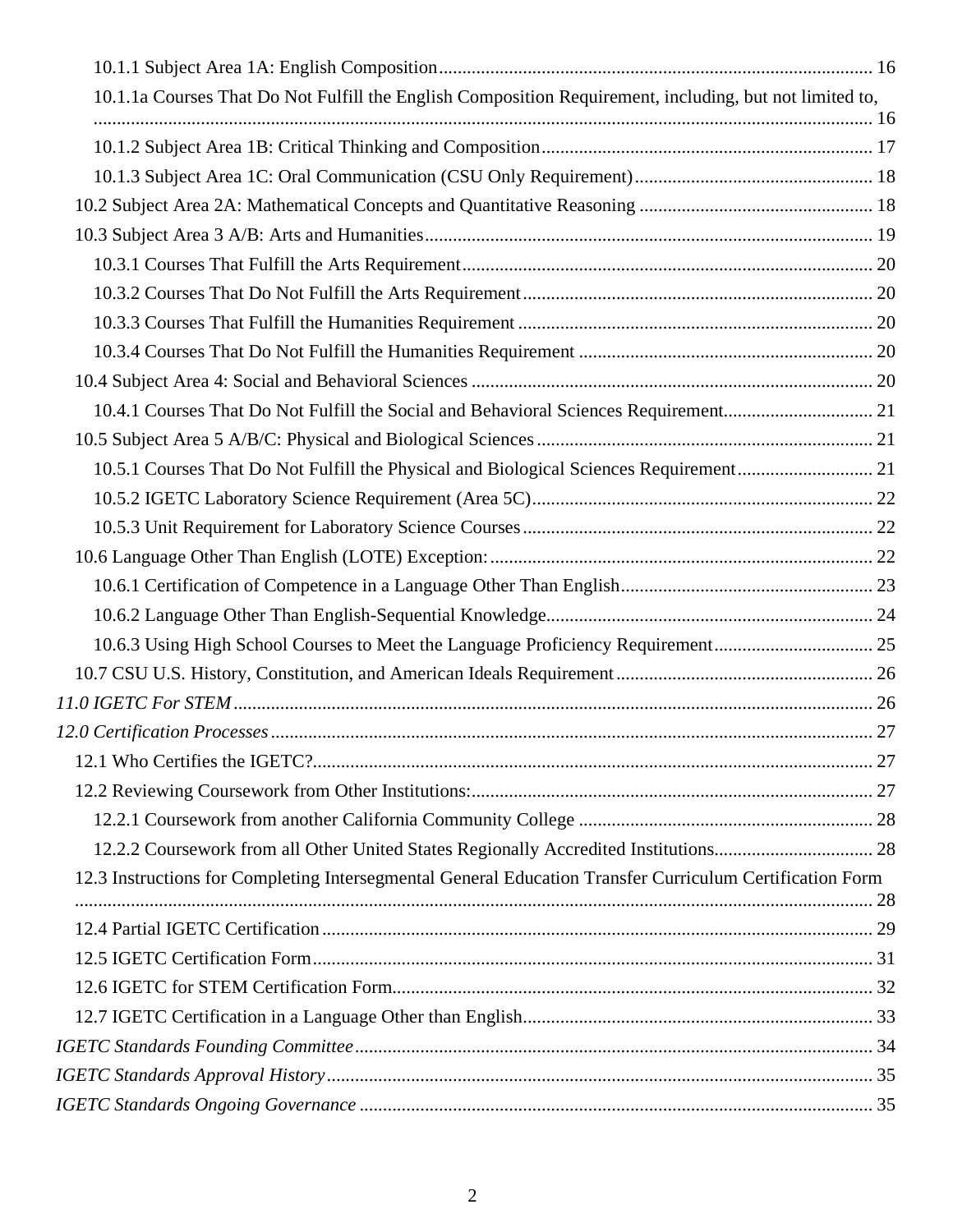# <span id="page-3-0"></span>*1.0 History*

## **Purpose**

The Intersegmental General Education Transfer Curriculum (IGETC) began in 1991 to provide an option for California Community College students to fulfill lower-division general education requirements before transferring to either a California State University or University of California campus. The curriculum and its policies are overseen by the Intersegmental Council of Academic Senates (ICAS), representing faculty from California's three segments of public higher education.

## **Background**

Since the development of the 1960 Master Plan for Higher Education, ease of transfer has been the cornerstone of California's three-tiered system of higher education. Transfer issues were therefore central to the concerns of legislators and members of the Commission to Review the Master Plan ("the Commission")*,* who examined and renewed the Master Plan for Higher Education in California in the 1980s.

In response to the concerns raised by the Commission and the Legislature, embodied in Assembly Bill 1725 (Chapter 973, Statutes of 1988)*,* faculty from the California Community Colleges, the California State University, and the University of California developed IGETC to provide a statewide, lower-division general education transfer curriculum applicable to all California Community College (CCC) students transferring to a California State University (CSU) or University of California (UC) campus. The Academic Senates of the California Community College, the California State University, and the University of California endorsed the creation of IGETC to facilitate the ease of transfer for California Community College students, regardless of the CSU or UC campus to which they transfer.

### **Other General Education Programs**

Both the California State University (CSU) and the University of California (UC) established curricular programs to assist California Community College students in meeting lower-division general education requirements prior to transfer.

Beginning in Fall 1981, CCC students were able to use the statewide CSU General Education-Breadth pattern to meet lower-division general education, a lower-division GE pattern that is still predominantly used by CCC students who transfer to a CSU campus. Both CSU GE-Breadth and IGETC are authorized and described in CSU Executive Order 1100 *Revised*.

Realizing the need for transfer facilitation, the University of California adopted the Transfer Core Curriculum (TCC) in 1988. The TCC option for meeting general education requirements was phased out by Fall 1993 following IGETC's 1991 adoption by the CCC Board of Trustees, the CSU Board of Trustees, and the UC Board of Regents.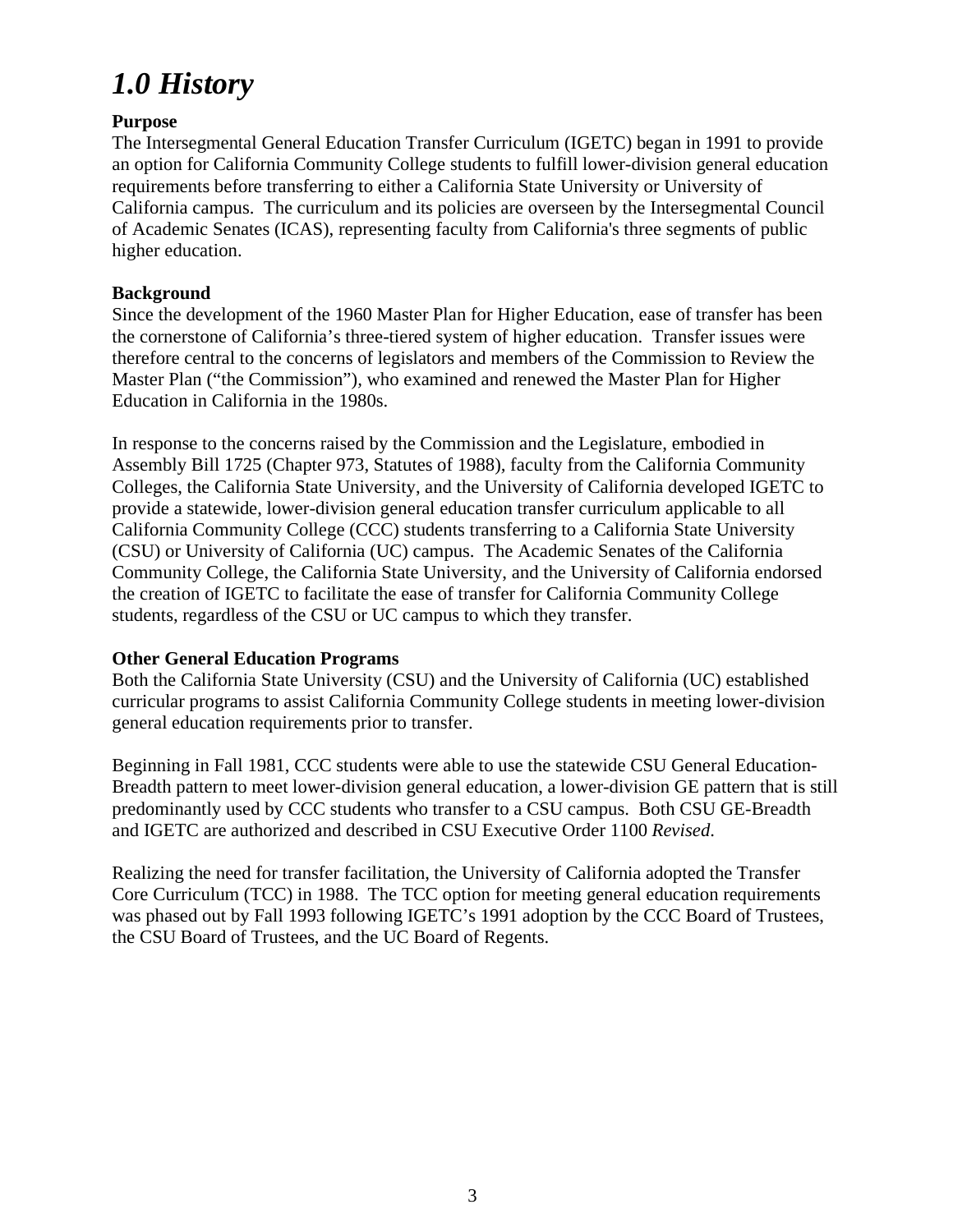#### <span id="page-4-0"></span>**1.1 Areas of Distribution For IGETC**

The Intersegmental General Education Transfer Curriculum is comprised of courses taught at California Community Colleges that satisfy specific areas of general education:

AREA 1 - ENGLISH COMMUNICATION

1A: English Composition (One course: 3 semester or 4 quarter units) 1B: Critical Thinking - English Composition (One course: 3 semester or 4 quarter units)

1C: Oral Communication (CSU requirement only) (One course: 3 semester or 4 quarter units)

AREA 2A - MATHEMATICAL CONCEPTS & QUANTITATIVE REASONING (One course: 3 semester or 4 quarter units)

AREA 3 - ARTS AND HUMANITIES (Three courses: At least one from the Arts and one from the Humanities. 9 semester or 12 quarter units)

 3A: ARTS 3B: HUMANITIES

AREA 4 - SOCIAL and BEHAVIORAL SCIENCES (Three courses: At least two academic disciplines. 9 semester or 12 quarter units)

AREA 5 - PHYSICAL and BIOLOGICAL SCIENCES (Two courses: One from the Physical Science and one from the Biological Science. One of the two courses must include a laboratory. 7 semester units or 9 quarter units)

 5A: PHYSICAL SCIENCE 5B: BIOLOGICAL SCIENCE 5C: LAB

AREA 6 - LANGUAGE OTHER THAN ENGLISH (UC Only Requirement) (Proficiency equivalent to two years of high school study in the same language.)

#### <span id="page-4-1"></span>**1.2 Areas of Distribution for IGETC for STEM**

The Intersegmental General Education Transfer Curriculum for Science, Technology, Engineering, Math is comprised of courses taught at California Community Colleges that satisfy specific areas of general education. This option will apply only for majors in which the TMC explicitly indicates the availability of the option.

#### AREA 1 - ENGLISH COMMUNICATION

1A: English Composition (One course: 3 semester or 4 quarter units)

1B: Critical Thinking - English Composition (One course: 3 semester or 4 quarter units)

1C: Oral Communication (CSU requirement only) (One course: 3 semester or 4 quarter units)

### AREA 2A - MATHEMATICAL CONCEPTS & QUANTITATIVE REASONING (One course: 3 semester or 4 quarter units)

AREA 3 - ARTS AND HUMANITIES (Two courses: At least one from the Arts and one from the Humanities. 6 semester or 8 quarter units)

3A: ARTS

3B: HUMANITIES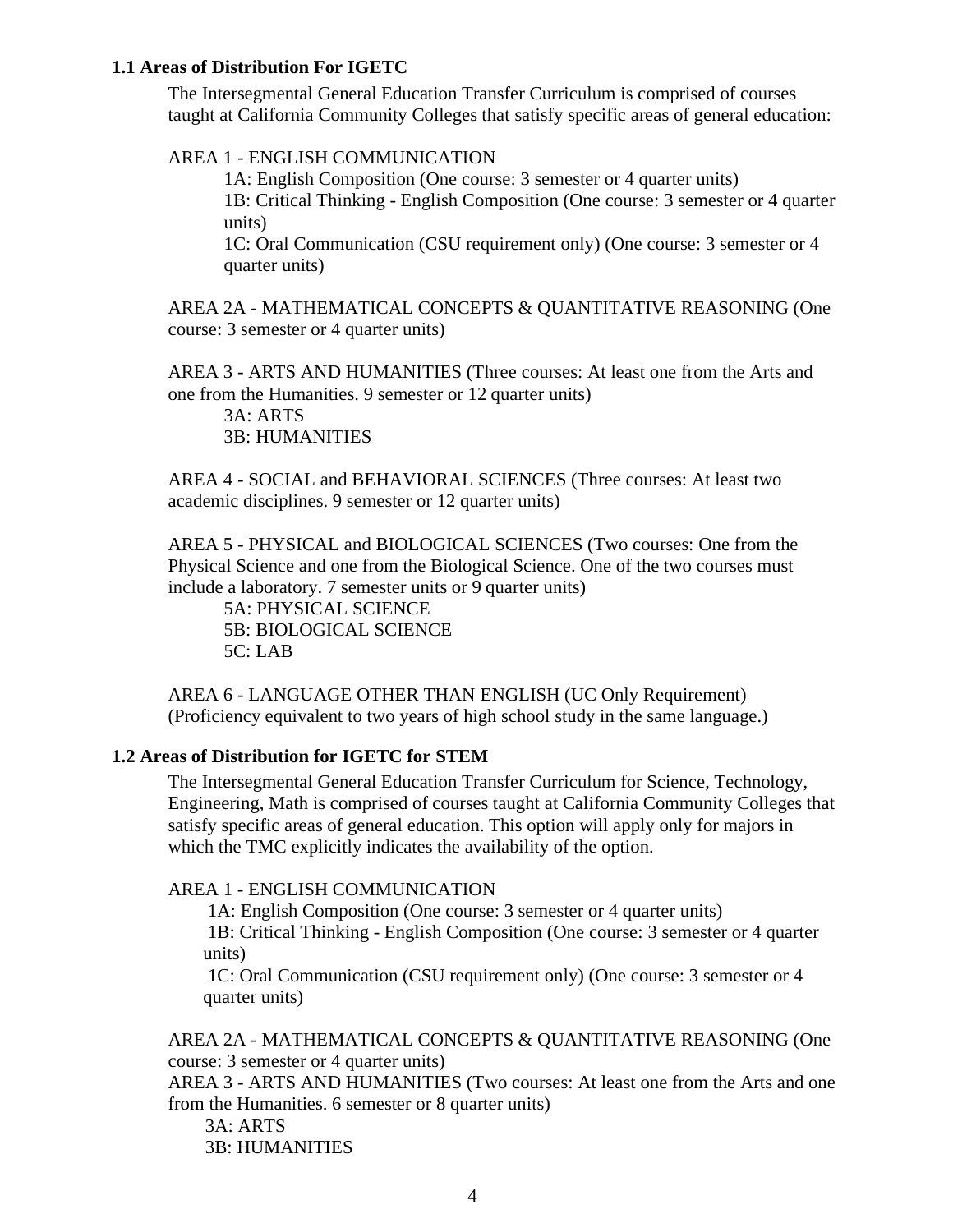AREA 4 - SOCIAL and BEHAVIORAL SCIENCES (Two courses: At least two academic disciplines. 6 semester or 8 quarter units)

AREA 5 - PHYSICAL and BIOLOGICAL SCIENCES (Two courses: One from the Physical Science and one from the Biological Science. One of the two courses must include a laboratory. 7 semester units or 9 quarter units)

 5A: PHYSICAL SCIENCE 5B: BIOLOGICAL SCIENCE 5C: LAB

Full descriptions of these areas and their subareas begin in Section 10.0. More detailed information about IGETC For STEM can be found in section 11.0.

# <span id="page-5-0"></span>*2.0 Students Who May Use IGETC*

Completion of the Intersegmental General Education Transfer Curriculum (IGETC) will permit a student to transfer from a California Community College to a California State University (CSU) or University of California (UC) campus generally without the need, after transfer, to take additional lower-division, general education courses to satisfy campus general education requirements. For most students, it is strongly recommended that students complete IGETC prior to transfer. Advantages of completing IGETC may include more flexibility in class selection at the university and timely progress to degree completion. Most UC and CSU campuses will accept the completed IGETC to satisfy lower-division general education requirements*.* However, some individual colleges or majors within a UC campus may not accept or recommend IGETC to fulfill all of their general education requirements. A list of those UC colleges and majors is found on the following website:

[http://admission.universityofcalifornia.edu/transfer/general-education-igetc/igetc/igetc-campus](http://admission.universityofcalifornia.edu/transfer/general-education-igetc/igetc/igetc-campus-guidance/index.html)[guidance/index.html](http://admission.universityofcalifornia.edu/transfer/general-education-igetc/igetc/igetc-campus-guidance/index.html)

**IGETC For STEM** may only be used by students who are applying for majors in which the Transfer Model Curriculum (TMC) explicitly indicates the availability of such option (please see Section 11.0).

> **Note:** Students transferring to a CSU with a completed IGETC will still need to complete 9 semester units of upper-division general education (GE) after transfer and may be held to other campus specific graduation requirements outside of general education and major coursework. CSU students who transfer using IGETC For STEM will need to complete 6 semester units of lower-division GE and 9 units of upper-division GE after transfer. UC students who transfer using IGETC For STEM will need to complete 6 semester units of lower-division GE and Area 6A (LOTE) after transfer.

# <span id="page-5-1"></span>**2.1 IGETC and Other Lower-division General Education Options**

Completion of the IGETC is not an admission requirement or admission guarantee for transfer to CSU or UC, nor is it the only way to fulfill the lower-division, general education requirements for CSU or UC prior to transfer. However, it may be a requirement for some programs.

Students may also choose to complete coursework to meet the campus general education requirements of the university to which they plan to transfer. Depending on a student's major, the student may find it advantageous to take courses fulfilling CSU's general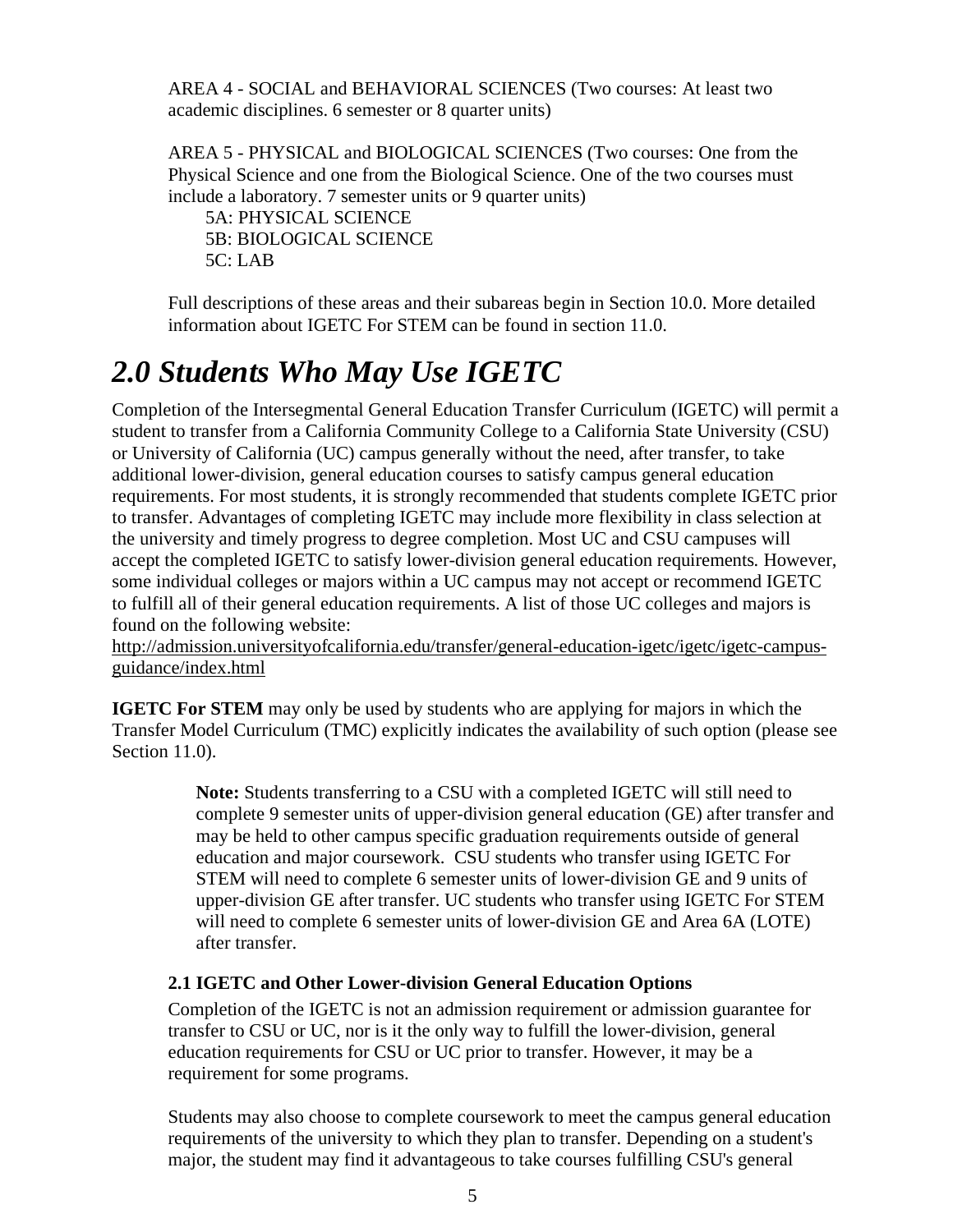education requirements or those of the UC campus or college to which the student plans to transfer.

IGETC may not be appropriate for engineering, math, or science students or for students completing majors that have a high number of lower-division unit requirements. Those students are advised to focus on completing their lower-division major preparation requirements while meeting minimum admission requirements (e.g., seven-course pattern).

Students transferring to a CSU campus may choose to use the CSU GE-Breadth pattern in lieu of IGETC. Students may select either GE pattern (CSU GE-Breadth or IGETC for CSU) for certification at the time of transfer.

# <span id="page-6-0"></span>**2.2 Students who are eligible to use the IGETC**

The Academic Senates of the CCC, UC and CSU developed IGETC for use by California Community College transfer students. A student may be IGETC certified if they have completed coursework at any of the California Community Colleges without regard to current enrollment status or number of units accrued at a CCC. Students who initially enroll at a UC or CSU campus, then leave and attend a community college, and subsequently return to a different UC or CSU campus may use IGETC.

# <span id="page-6-1"></span>**2.3 Students who are not eligible to use the IGETC**

Students who initially enroll at a UC campus, then leave and attend a community college, and subsequently return to the same campus are considered "readmits" by the UC. Such students cannot use IGETC. CSU does not have a system-wide policy that addresses these students and situation. Questions regarding the appropriate use of IGETC for a student who was initially enrolled at a CSU should be directed to the specific CSU campus to which the student wishes to transfer.

# <span id="page-6-2"></span>*3.0 IGETC Course Database*

The IGETC course list for all California Community Colleges is available on the ASSIST Coordination site at [http://www.assist.org.](http://www.assist.org/) Development and maintenance of the IGETC database allows counselors and students seamless electronic access to all California Community College articulated courses and helps ensure accurate information when certifying coursework completed at other California Community Colleges.

# <span id="page-6-3"></span>*4.0 IGETC Course Submission and Review Process*

The UC and the CSU conduct an annual, joint review of CCC courses submitted for IGETC. Submission details are announced annually in the fall at articulation meetings and are also forwarded electronically on the CIAC list serv.

If the course was active in the college's curriculum at that time, approved courses become effective the fall term of the academic year after the course was submitted.

**Example:** A course submitted in December of 2019, and approved in April 2020, becomes effective on IGETC beginning Fall 2020.

If a course is not approved for IGETC inclusion, detailed reasons for denial will be provided to the CCC. The CCC may then modify their outline of record and resubmit in the following submission cycle.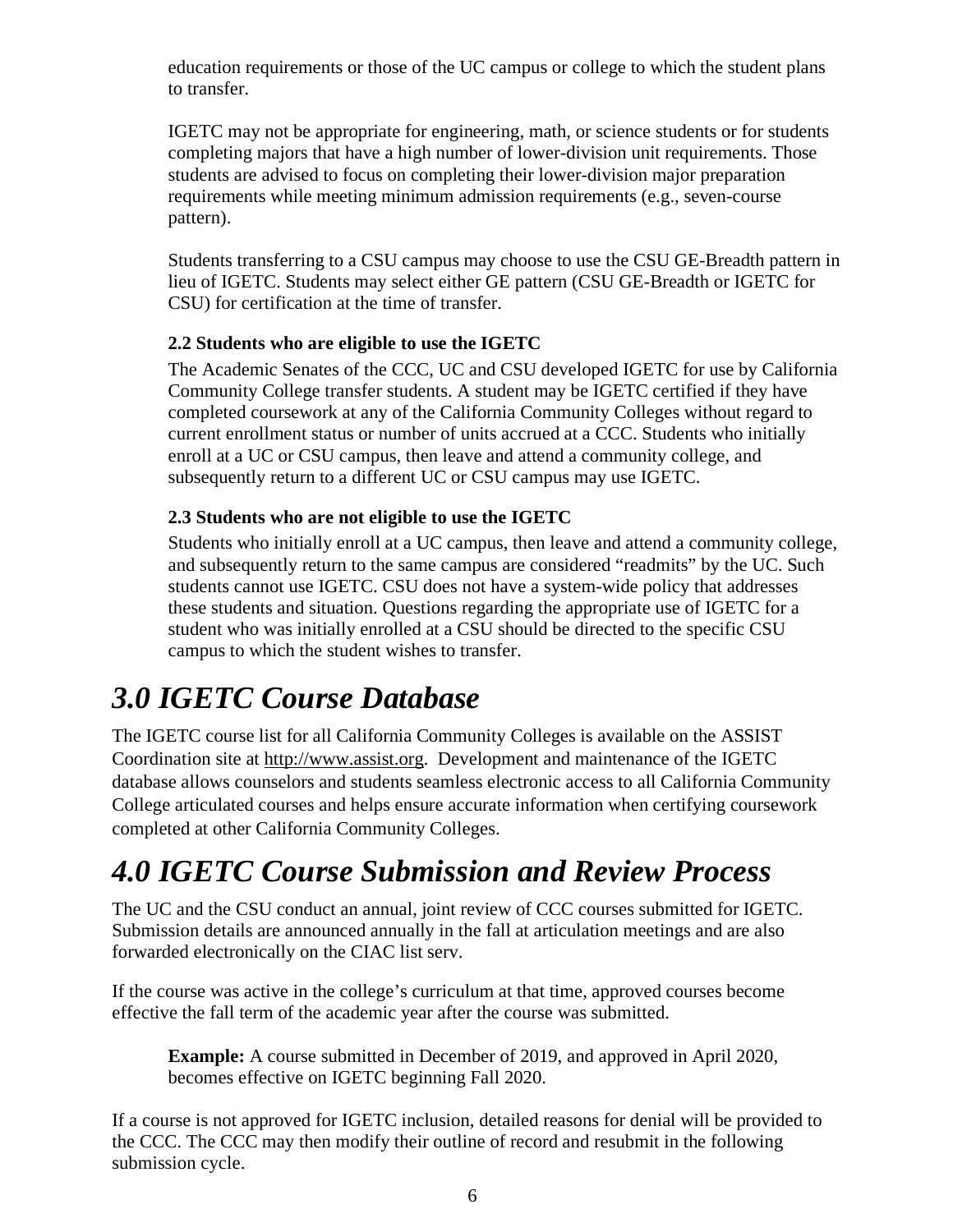Occasionally, during the IGETC review cycle certain existing IGETC course(s) are reviewed to verify that the course(s) continue to meet the IGETC standards. Course(s) resubmitted for content review and no longer found to meet the IGETC standards will be allowed to remain on the CCC IGETC approved list for at least two academic years. This allows the CCC time to submit a revised course outline for review, if appropriate.

**Example:** A CCC is notified in Spring 2020 that English 101 no longer meets the IGETC Standards. The course outline will remain effective on IGETC through Summer 2022.

# <span id="page-7-0"></span>*5.0 Courses Appropriate for IGETC*

<span id="page-7-1"></span>Courses must be CSU and UC transferable. There is no limitation on the number of courses completed at other United States regionally accredited institutions that can be included in the IGETC certification.

# **5.1 California Community College (CCC) Courses on IGETC**

Given that students often attend multiple California Community Colleges, policy specifies that IGETC coursework completed in specific subject areas will be used in the area designated by the CCC at which the course was completed. In other words, if College A is certifying IGETC completion using work completed at College B, College A should use the coursework according to the approved list for College B.

### <span id="page-7-2"></span>**5.1.1 California Community College Course Application Rights**

Certification of coursework completed for IGETC will be honored provided that a course was on a college's approved IGETC list when it was completed. Courses with an approval date of Fall 1991, may be applied to the IGETC if completed prior to Fall 1991. Courses approved after Fall 1991, may only be applied if completed on or after the approval date.

**Example:** Student 1 took Psychology 101 in 1975 (IGETC approval date Fall 1991)*.* The course may be applied to IGETC. Student 2 took Chemistry 10 in 1975 (IGETC approval date Fall 1992). The course may not be applied to IGETC. Only if Chemistry 10 is taken Fall 1992, or later can it be applied to IGETC.

Although California Community College courses may be listed in more than one area, they can only be applied to one area for certification purposes with the exception of Language Other Than English (LOTE). See Section 10.6.3 for details.

### <span id="page-7-3"></span>**5.2 Non-California Community College Courses on IGETC**

Appropriate non-CCC general education courses in the humanities, mathematics, social sciences, and natural sciences that are completed at United States regionally accredited institutions should be routinely included in IGETC. For example, California Community Colleges should not hesitate to include such traditional introductory general education courses as Psychology, Sociology, Economics, Political Science, Biology, or Chemistry that have been completed at non-CCC colleges. Care should be taken to review course outlines for content, prerequisites, texts, units, and IGETC Area Standards (See Section 10.0 for Standards)*.* Particular care should be taken when evaluating non-CCC courses to fulfill IGETC Area 1B, Critical Thinking and Composition. Few non-CCC colleges offer a second semester course that combines Critical Thinking and English Composition*.*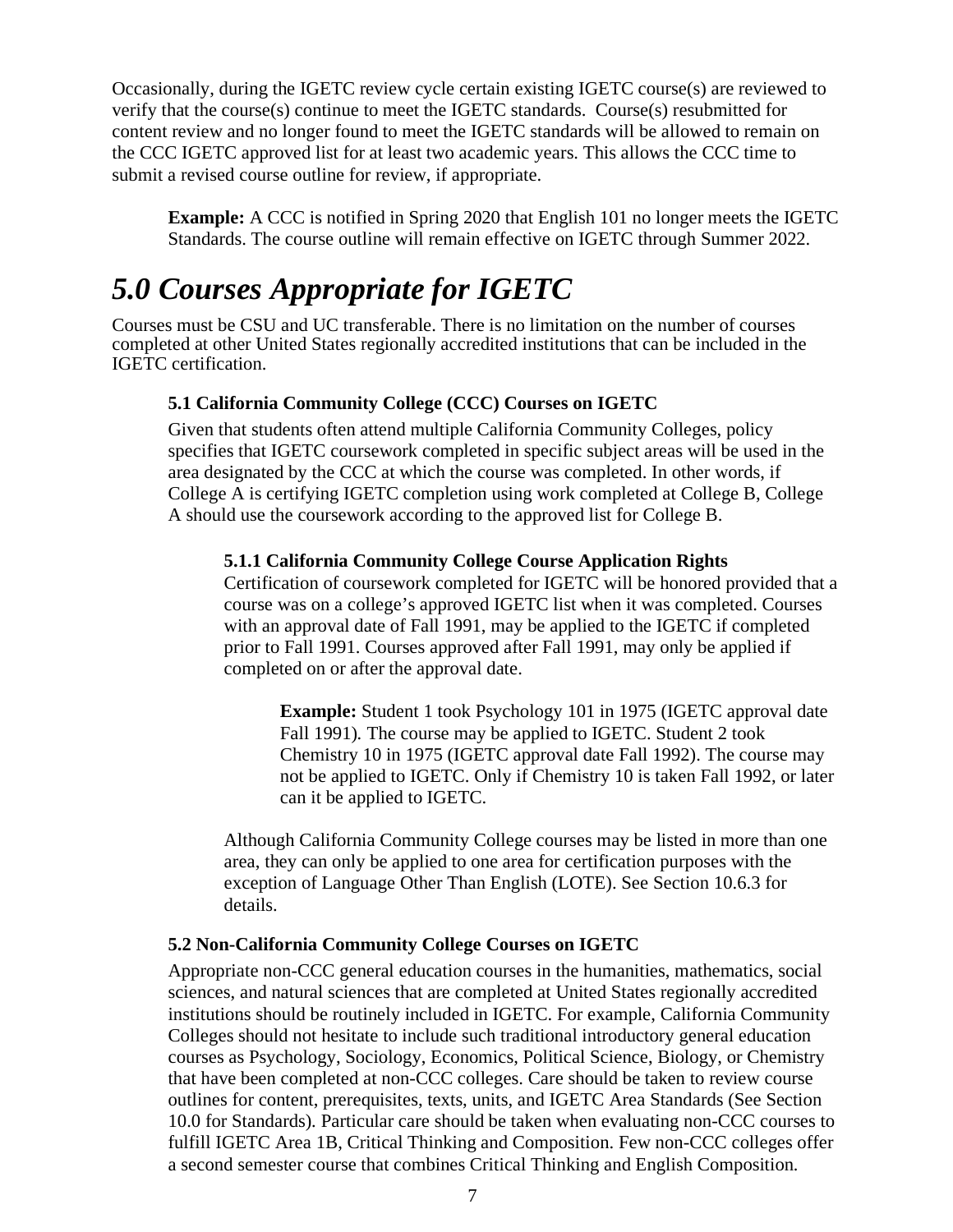Guidelines to determine if a course is appropriate in this area can be found in Section 10.1.2b.

### <span id="page-8-0"></span>**5.2.1 Lower-division Courses**

A California Community College may include non-CCC lower-division courses that are completed at a United States regionally accredited institution and meet IGETC specifications if the following criteria are met:

- 1. The coursework completed at these institutions is deemed by the CCC faculty in the discipline or their designee (e.g., Articulation Officer) to be comparable to coursework on that community college's approved IGETC course list; or
- 2. if the certifying CCC does not have an IGETC comparable course for a non-CCC course, but there is a comparable course at another CCC which is found on their IGETC pattern, the course may be used on IGETC as long as the course outlines are comparable in content, prerequisites, texts, units, and conformity to IGETC Area Standards (please see Section 10.0 for Standards); or
- 3. if there is no comparable course at either the certifying CCC or another CCC's, then the certifying CCC may use the non-CCC course on the IGETC provided that the non-CCC course conforms to the IGETC Area Standards (please see Section 10.0 for Standards); or
- 4. if the non-CCC course was completed prior to the CCC course's IGETC effective date and meets the criteria as outlined in number 2 above, the non-CCC course may be applied to IGETC; or
- 5. if a course has been determined by UC or CSU to meet minimum transfer admissions eligibility, the course may be applied to IGETC (e.g., UC-E, UC-M, UC-S, etc.).

#### <span id="page-8-1"></span>**5.2.2 Upper-division Courses**

In general, non-CCC courses applied to IGETC should be classified as lowerdivision. However, there are instances when a course that is listed as upperdivision may be applied to the IGETC. They include the following:

- 1. When a UC or CSU campus has classified a course or series as upperdivision but has requested to allow lower- division transfer credit because an equivalent course is taught at a community college or because the preparation of the subject is desired prior to transfer from the 2-year institution to the 4-year institution. Current examples may include economics, organic chemistry and abnormal psychology.
- 2. When a non-CCC course is determined comparable to one taught and approved for IGETC at a CCC, it may be applied to IGETC regardless of its upper-division status.
- 3. When a CSU uses an upper-division course in its "lower-division" General Education Breadth Pattern.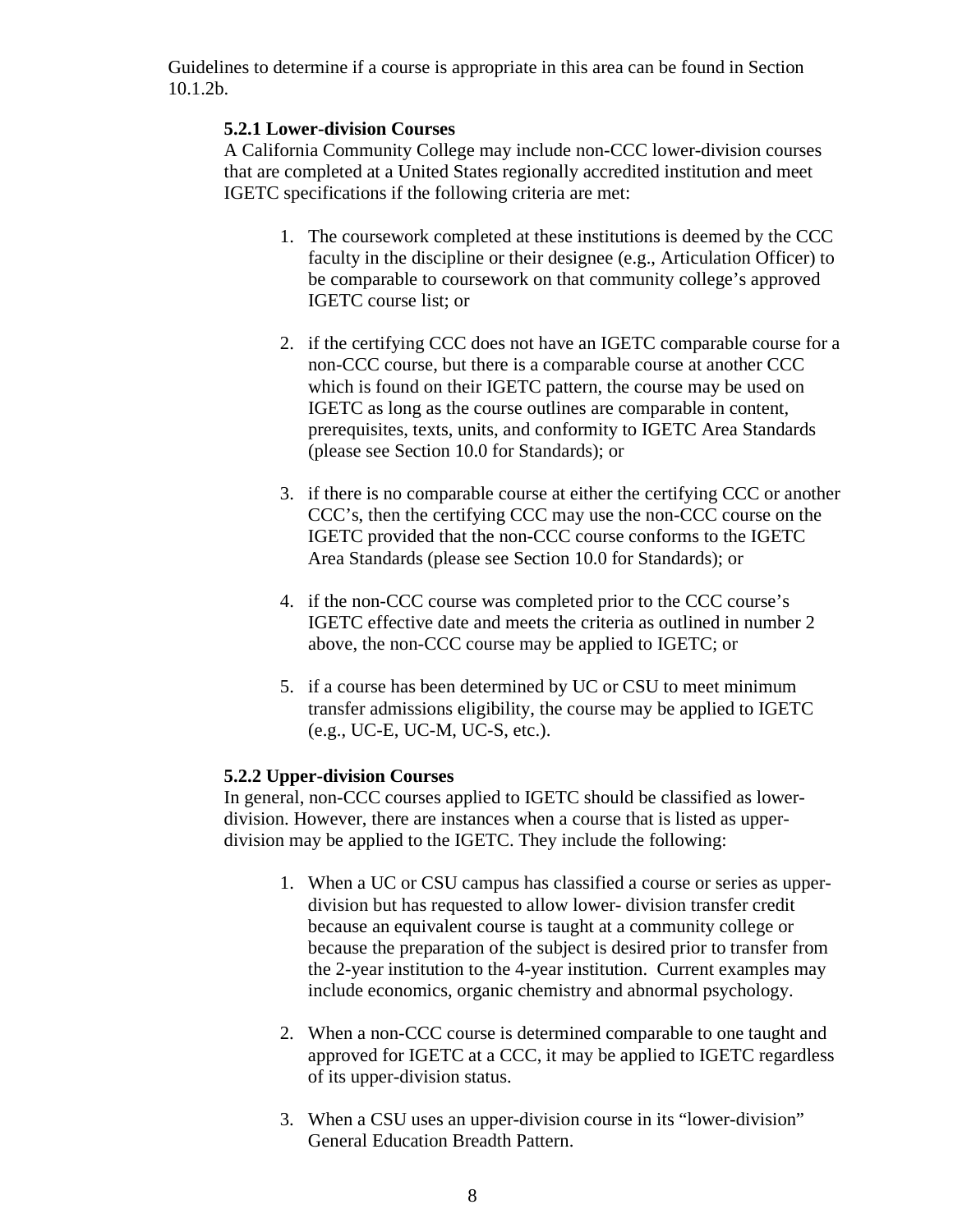**Note:** In all cases, these courses should have sufficient breadth to meet the intent of IGETC.

CSU students are required to complete 39 semester units of lower-division general education requirements to graduate. If a student applies upper-division units to the lower-division requirements for IGETC certification for CSU, they may need to complete additional lower-division units to reach the required 39 lower-division units needed to graduate. Students should be advised of the potential ramifications of using this option.

#### <span id="page-9-0"></span>**5.3 International Coursework on IGETC**

International coursework may be applied to IGETC if the international institution has United States regional accreditation. All other international coursework cannot be applied to IGETC.

**Exception:** Area 6: Language Other Than English (LOTE). International coursework completed at a non-United States institution may be applied. (See Section 10.6.1 for details on Language Other than English).

Students with a substantial amount of international coursework at a non-United States regionally accredited institution should be encouraged to follow the CSU or UC campusspecific general education pattern.

#### <span id="page-9-1"></span>**5.4 Coursework Taught in a Language Other Than English**

United States regionally accredited coursework taught in a language other than English may be used on IGETC. However, course outlines must be submitted for review in English.

**Exception:** Courses in the area of written communication/critical thinking and oral communication must be taught and delivered in English (IGETC Area 1).

#### <span id="page-9-3"></span><span id="page-9-2"></span>**5.5 Online/Distance Education/Telecourses**

#### **5.5.1 CCC Courses**

California Community Colleges may use online, distance education, or telecourses for IGETC provided that the courses have been approved by the CSU and UC during the IGETC course review process. The relevant CCC Code of Regulations for distance education courses can be found in Title 5, Chapter 6, Subchapter 3, Section 55200.

#### <span id="page-9-4"></span>**5.5.2 Non-CCC Courses**

Non-CCC Institutions online, distance education, or telecourses may be used towards IGETC. The same scrutiny should be applied when reviewing these courses as when reviewing other non-CCC courses (see Section 5.2 for guidelines).

#### <span id="page-9-5"></span>**5.6 Textbooks**

- Must be identified in the Course Outline of Record (COR) and published within seven years of the course submission date or clearly identified as a classic in the COR.
- Open Educational Resources (OER), or online texts, are acceptable if they are constant and publicly available as published textbooks (i.e., not as a list of web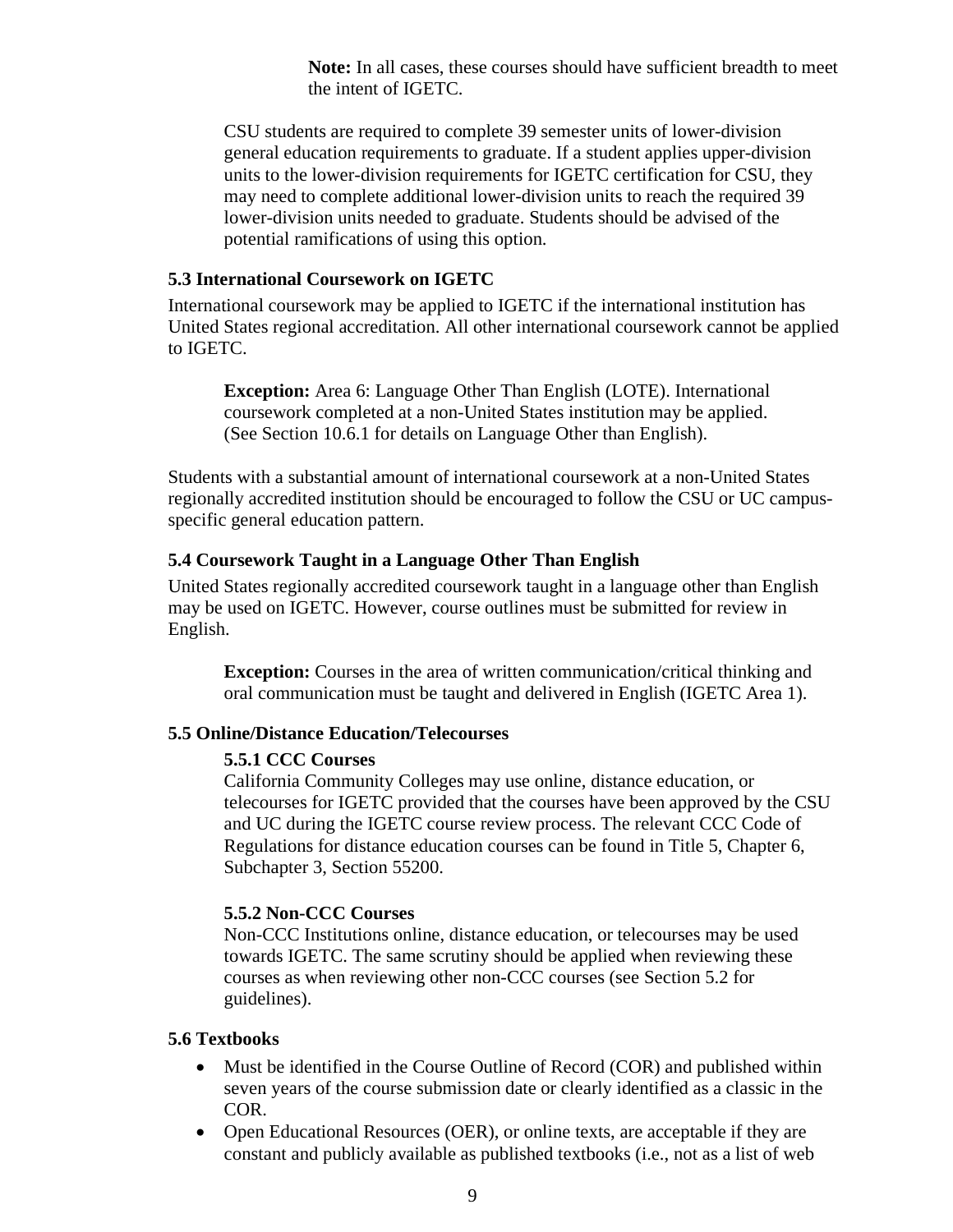links).

• Lab science courses must have a clearly identified Lab Manual included in the COR.

# <span id="page-10-1"></span><span id="page-10-0"></span>*6.0 Courses Not Appropriate For IGETC*

# **6.1 Courses That Focus on Personal, Practical, or Applied Aspects**

Content taught in courses applicable to and appropriate for IGETC shall be presented from a theoretical point of view and focus on the core concepts and research methods of the discipline. Courses such as Everyday Legal Problems, Beginning Drawing, News Writing, Physical Education, College Success, Library Science or Child Development: Implications for Child Guidance are examples of courses that focus on personal, practical, or applied aspects and therefore do not meet the IGETC criteria.

# <span id="page-10-2"></span>**6.2 Introductory Courses to Professional Programs**

Courses such as Introduction to Business, Set Design for Theater, and Writing for Commercial Markets and other introductory professional courses are not considered to have sufficient breadth to meet general education requirements and are therefore excluded from IGETC.

# <span id="page-10-3"></span>**6.3 Independent Study or Topics Courses**

Independent study and special topics courses are not acceptable for IGETC. For example, if content varies from term to term, the applicability of these type of courses to IGETC cannot be determined.

## <span id="page-10-4"></span>**6.4 International Coursework**

International coursework may be applied to IGETC if the institution has United States regional accreditation. All other international coursework cannot be applied to IGETC.

**Exception:** Area 6: Language Other Than English (LOTE). International coursework completed at a non-United States institution may be applied. (See Section 10.6.1 for details on Language Other than English).

# <span id="page-10-5"></span>**6.5 Summary of Non-Applicable Courses including, but not limited to, the following**

Courses not transferable to the CSU and UC using IGETC:

- Pre-baccalaureate courses (including remedial English composition)
- Variable Topics
- Directed Study
- Independent Study
- International coursework from non-United States regionally accredited institutions (Except LOTE, see Section 10.6)
- Personal, Practical, Skills Courses
- Introductory courses to professional programs
- Performance Courses
- Creative Writing
- Logic
- Computer Science
- Trigonometry, unless combined with college algebra or pre-calculus
- Course outlines written in a language other than English.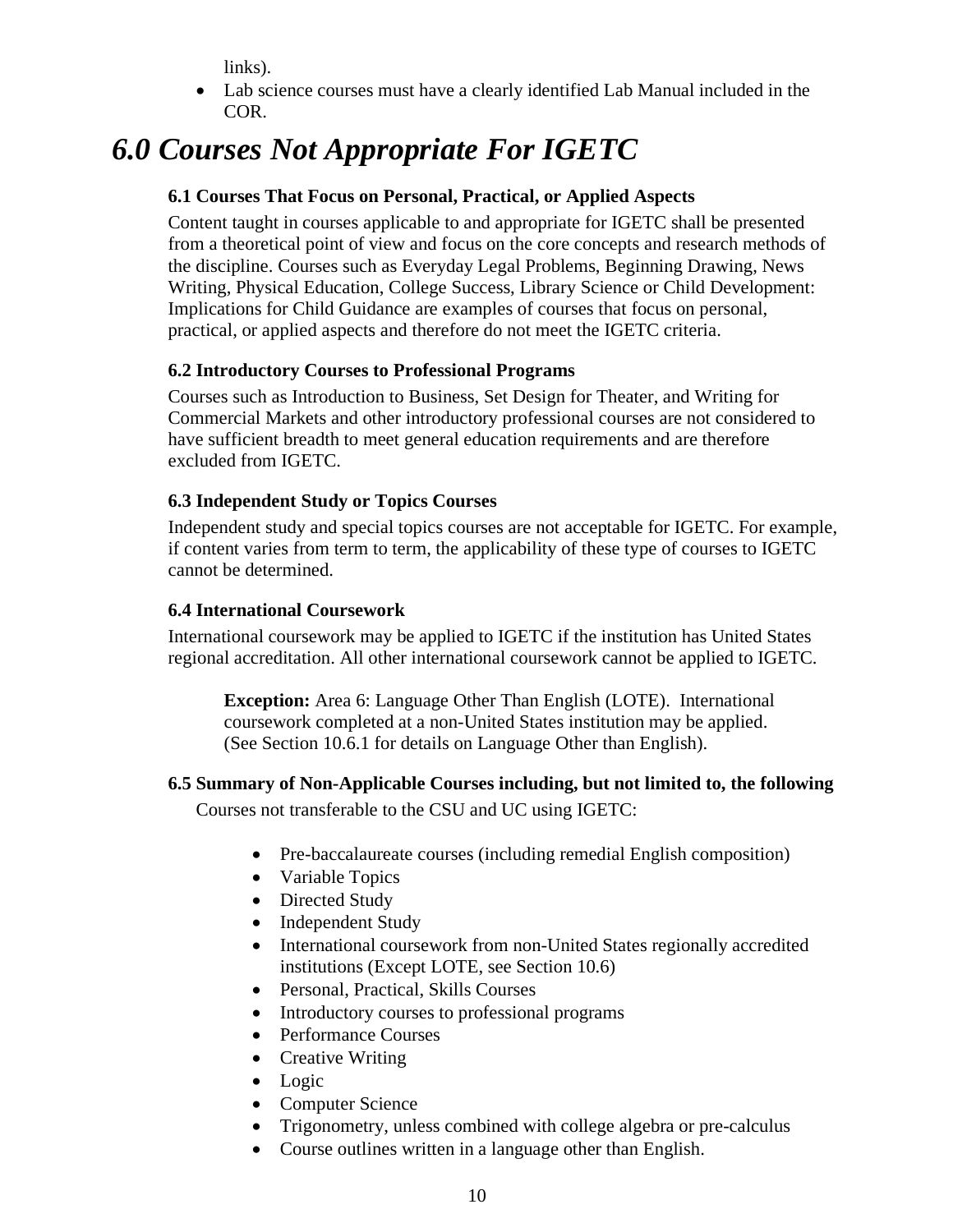Courses with fewer than 3 semester or 4 quarter units. Exceptions: 3 quarter unit or 2 semester unit Math and English courses that satisfy IGETC Areas 1A or 2 may be applied if they are part of a sequence and at least two of the 3 quarter unit or 2 semester unit sequence courses have each been completed with a "C" grade or higher (2.0 on a 4.0 scale). The course sequence must meet the rigors and breadth of IGETC.

# <span id="page-11-0"></span>*7.0 Credit by External Exams*

There is no limit on the number of external exams that can be applied to IGETC. External exams may be used regardless of when the exam was taken.

# **7.1 Advanced Placement (AP)**

A score of 3, 4 or 5 is required to grant credit for IGETC certification. An acceptable AP score for IGETC equates to either 3 semester or 4 quarter units for certification purposes. Each AP exam may be applied to one IGETC area as satisfying one course requirement, with the exception of Language other Than English (LOTE). Please see Section 10.6.3. Students who have earned credit from an AP exam should not take a comparable college course because transfer credit will not be granted for both.

- There is no equivalent AP exam for Area 1B- Critical Thinking/Composition requirement.
- Students earning scores of 3, 4 or 5 in a Physical or Biological science AP examination earn credit toward IGETC Area 5 and meet the IGETC Laboratory activity requirement.
- AP exams in Biology, Chemistry, Physics 1, Physics 2 or Physics B allow CCC campuses to apply 4 semester or 5 quarter units to IGETC certification.
- AP exams in Environmental Science, Physics C: Mechanics and Physics C: Electricity/Magnetism allow CCC campuses to apply 3 semester or 4 quarter units are applied for IGETC certification. Note: Students who complete these exams will be required to complete at least 4 semester or 5 quarter units to satisfy the minimum required units for Area 5. Please see Section 10.5 for more details.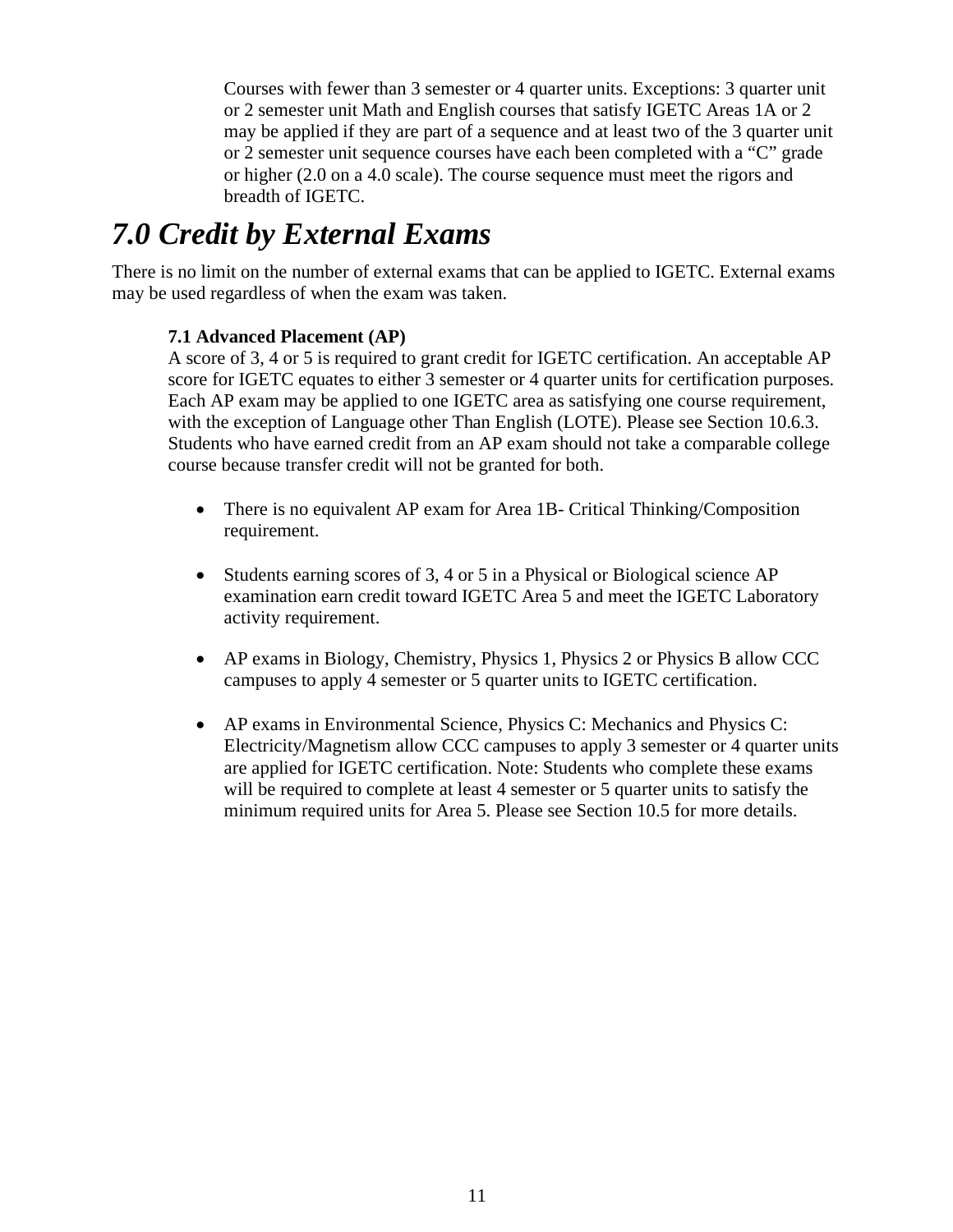| <b>AP EXAMINATION</b>        | <b>IGETC</b><br><b>AREA</b> | <b>AP EXAMINATION</b>        | <b>IGETC</b><br><b>AREA</b> |
|------------------------------|-----------------------------|------------------------------|-----------------------------|
|                              | 3A or 3B*                   | U.S. Government & Politics   | 4 and US 2                  |
| Art History*                 |                             |                              |                             |
| <b>Biology</b>               | 5B and 5C                   | Human Geography              | 4                           |
| Calculus AB                  | 2A                          | Italian Language & Culture   | 3B and 6A                   |
| Calculus BC                  | 2A                          | Japanese Language &          | 3B and 6A                   |
|                              |                             | Culture                      |                             |
| Calculus BC/ AB sub score    | 2A                          | Latin Literature or Latin:   | 3B and 6A                   |
|                              |                             | Vergil                       |                             |
| Chemistry                    | 5A and 5C                   | Latin                        | 3B and 6A                   |
| Chinese Language & Culture   | 3B and 6A                   | Physics 1                    | 5A and 5C                   |
| Macroeconomics               | $\overline{4}$              | Physics 2                    | 5A and 5C                   |
| Microeconomics               | $\overline{4}$              | Physics B                    | 5A and 5C                   |
| English Language/Composition | 1A                          | Physics C mechanics          | 5A and 5C                   |
| English                      | 1A or $3B*$                 | Physics C                    | 5A and 5C                   |
| Literature/Composition*      |                             | electricity/magnetism        |                             |
| <b>Environmental Science</b> | 5A and 5C                   | Psychology                   | $\overline{4}$              |
| European History*            | $3B$ or $4*$                | Spanish Language & Culture   | 3B and 6A                   |
| French Language & Culture    | 3B and 6A                   | Spanish Literature & Culture | 3B and 6A                   |
| <b>French Literature</b>     | 3B and 6A                   | <b>Statistics</b>            | 2A                          |
| German Language & Culture    | 3B and 6A                   | U.S. History*                | $(3B \text{ or } 4^*)$      |
|                              |                             |                              | and US 1                    |
| Comparative Government &     | $\overline{4}$              | World History: Modern*       | 3B or 4*                    |
| Politics                     |                             |                              |                             |

\*AP exams may be used in either area regardless of where the certifying CCC's discipline is located.

> **Example:** U.S. History at a CCC is approved for Area 3B. The U.S. History AP may be used in Areas 3B or Area 4.

Actual AP transfer credit awarded for these and other AP exams for admission is determined by the CSU and UC. The UC Policy for AP credit can be found at: [http://admission.universityofcalifornia.edu/counselors/exam-credit/ap-credits/index.html.](http://admission.universityofcalifornia.edu/counselors/exam-credit/ap-credits/index.html)

The CSU also has a system-wide policy for these and other AP exams for awarding transfer credit for admission. The CSU policy for AP can be found at [https://calstate.policystat.com/policy/7800250/latest/.](https://nam12.safelinks.protection.outlook.com/?url=https%3A%2F%2Fcalstate.policystat.com%2Fpolicy%2F7800250%2Flatest%2F&data=04%7C01%7CMBean%40riohondo.edu%7Cde57fb8580ad49d5f95308d8e7e9ed2a%7C672cb94a154949f2a29aa67abc976918%7C0%7C0%7C637514339190742452%7CUnknown%7CTWFpbGZsb3d8eyJWIjoiMC4wLjAwMDAiLCJQIjoiV2luMzIiLCJBTiI6Ik1haWwiLCJXVCI6Mn0%3D%7C1000&sdata=EJjIk28qIsvPnguDtMwiqr8dJNV2VPhleUxzXKBSlqg%3D&reserved=0)

#### **7.2 International Baccalaureate (IB)**

A score of 5, 6 or 7 on Higher Level exams is required to grant credit for IGETC certification. An acceptable IB score for IGETC equates to either 3 semester or 4 quarter units for certification purposes.

Students who have earned credit from an IB exam should not take a comparable college course because transfer credit will not be granted for both.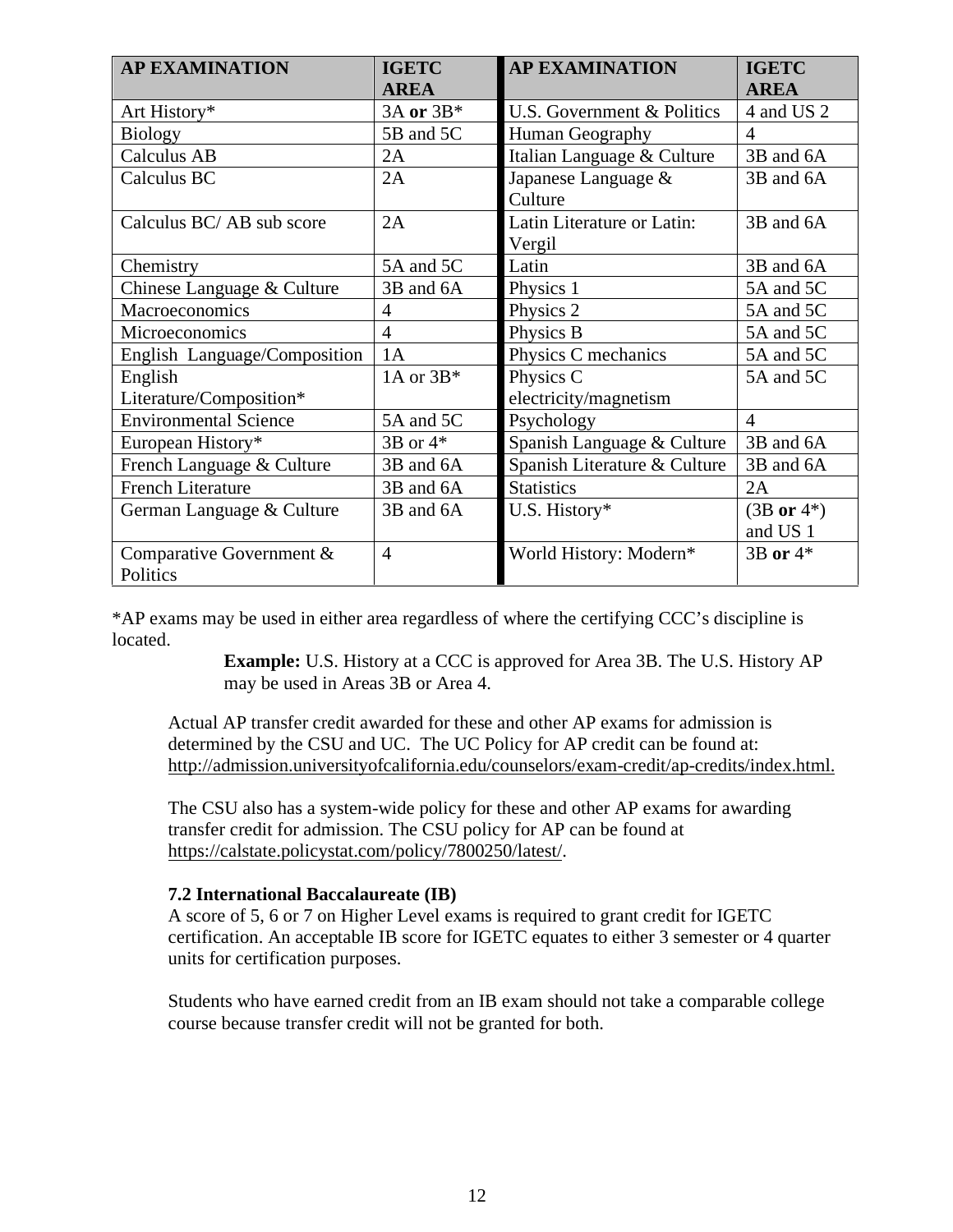| <b>International Baccalaureate (IB)</b>         | <b>IGETC AREA</b> |
|-------------------------------------------------|-------------------|
| <b>IB Biology HL</b>                            | 5B                |
| IB Chemistry HL                                 | 5A                |
| IB Economics HL                                 | 4                 |
| IB Geography HL                                 | 4                 |
| IB History (any region) HL                      | $3B$ or $4*$      |
| IB Language A: Literature (any language, except | 3B and 6A         |
| English) HL                                     |                   |
| IB Language A: Language and Literature (any     | 3B and 6A         |
| language, except English ) HL                   |                   |
| IB Language A: Literature (any language) HL     | 3B                |
| IB Language A: Language and Literature (any     | 3B                |
| language) HL                                    |                   |
| IB Language B (any language) HL                 | 6A                |
| <b>IB</b> Mathematics HL                        | 2A                |
| <b>IB</b> Physics HL                            | 5A                |
| IB Psychology HL                                | 4                 |
| <b>IB</b> Theatre HL                            | 3A                |

\*IB exam may be used in either area regardless of where the certifying CCC's discipline is located.

**Example:** History at a CCC is approved for Area 3B. The History IB may be used in Areas 3B or Area 4.

Actual IB transfer credit awarded for these and other IB exams for admission is determined by the CSU and UC. The UC Policy for IB credit can be found at: [http://admission.universityofcalifornia.edu/counselors/exam-credit/ib-credits/index.html.](http://admission.universityofcalifornia.edu/counselors/exam-credit/ib-credits/index.html)

The CSU also has a system-wide policy for these and other IB exams for awarding transfer credit for admission. The CSU policy for IB can be found at [http://www.calstate.edu/acadaff/codedmemos/asa-2019-03\\_attachment\\_3.xlsx.](http://www.calstate.edu/acadaff/codedmemos/asa-2019-03_attachment_3.xlsx)

#### **7.3 College Level Examination Program (CLEP)**

CLEP cannot be used on IGETC. However, the CSU has a system-wide policy for CLEP exams and awarding transfer credit for admission based on these exams. The CSU policy for CLEP can be found at [http://www.calstate.edu/acadaff/codedmemos/asa-2019-](http://www.calstate.edu/acadaff/codedmemos/asa-2019-03_attachment_2.xlsx) 03 attachment 2.xlsx.

#### **7.4 Other Exams**

College Board and ACT exams cannot be used to satisfy IGETC requirements (e.g., SAT I, SAT II, Subject Tests, Achievement Tests).

**Exceptions:** AP exams as listed in Section 7.1 and SAT Subject Tests (formerly SAT II) with at least the minimum scores for Language Other Than English (LOTE*)* as specified in Section 10.6.1 may be used.

Credit by exam is acceptable provided that a United States regionally accredited college or university transcript specifies the course title, unit value, grade and is posted to a specific term. A "Credit/Pass" designation is acceptable provided that the institution's policy states that a "Credit/Pass" designation is equivalent to a "C" grade or higher (2.0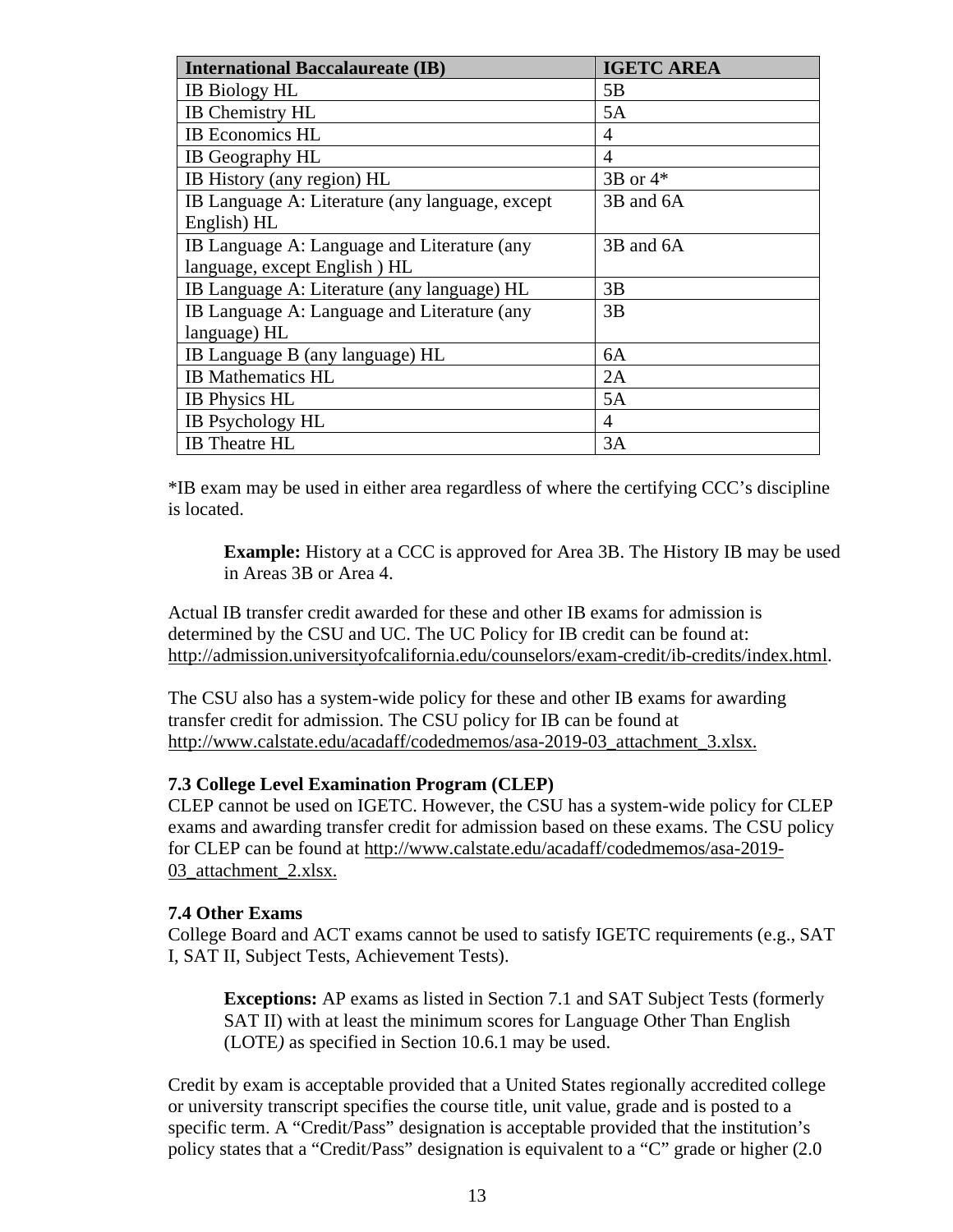grade points on a 4.0 scale). The course must be deemed comparable by the CCC faculty in the discipline or its designee (e.g., Articulation Officer) as defined in Section 5.2.

# <span id="page-14-1"></span><span id="page-14-0"></span>*8.0 Unit Value*

#### **8.1 Minimum Unit Value**

A course must have a minimum unit value of 3 semester or 4 quarter units to meet the requirements for IGETC*.* Laboratory courses intended to accompany lecture courses are an exception to this guideline (e.g., Section 10.5.3). It is not allowable to take three 1 semester unit courses to fulfill a 3 semester unit requirement. As a rule, the content of a 1 unit course will not provide the depth, scope and rigor of a single 3 unit course (see exception below).

**Exception:** 3 quarter unit or 2 semester unit Math and English courses that satisfy IGETC Areas 1A or 2 may be applied if 1) they are a part of a sequence, 2) at least two of the 3 quarter unit or 2 semester unit courses as part of the same sequence have each been completed with "C" grade or higher (2.0 on a 4.0 scale), and 3) the course sequence must meet the rigor and breadth of IGETC Standards. (See Section/s 10.1.1 and/or 10.2).

**Example A:** Student takes English 101, 102, and 103 (3 quarter units each). The CCC certifying college may apply any combination of 101, 102, or 103 that have been completed with a "C" grade or higher (2.0 on a 4.0 scale) for a total of six quarter units to satisfy Area 1A as long as the combination of courses meet the rigor and breadth of the IGETC Standards in Section 10.1.1.

**Example B:** Student takes Math 121 - Calculus A (3 quarter units) and Math 122 - Calculus B (3 quarter units) and completes each course with a "C" grade or higher (2.0 on a 4.0 scale). Calculus 121 and 122 are the same as Calculus 120 - Calculus (6 quarter units). The certifying CCC campus may apply Math 121 and 122, for a total of 6 quarter units, to IGETC Area 2 as long as the courses meet the rigor and breadth of the IGETC Standards in Section 10.2.

**Example C:** Student takes English 100 and 105 (2 semester units each and each course requires students to write a minimum of 3,000 words). The CCC certifying college may apply English 100 and 105, for a total of 4 semester units, to satisfy IGETC Area 1A as long as the courses meet the rigor and breadth of the IGETC Standards in Section 10.1.1.

#### <span id="page-14-2"></span>**8.2 Combining Quarter and Semester Units**

When combining quarter and semester unit values within an IGETC area, units shall be converted to either all quarter units or all semester units to benefit the student. For example, in Social/Behavioral Sciences (Area 4), a student needs either a minimum of 9 semester units or 12 quarter units. If a student has satisfactorily completed (C grade or higher) one 4 quarter unit course and two 3 semester unit courses, convert the semester units to quarter units (6 units x 1.5 quarter units  $= 9$  quarter units). The student will be credited with 13 quarter units in Area 4 and will have satisfied the requirement.

The conversion of units from semester to quarter for meeting minimum unit requirements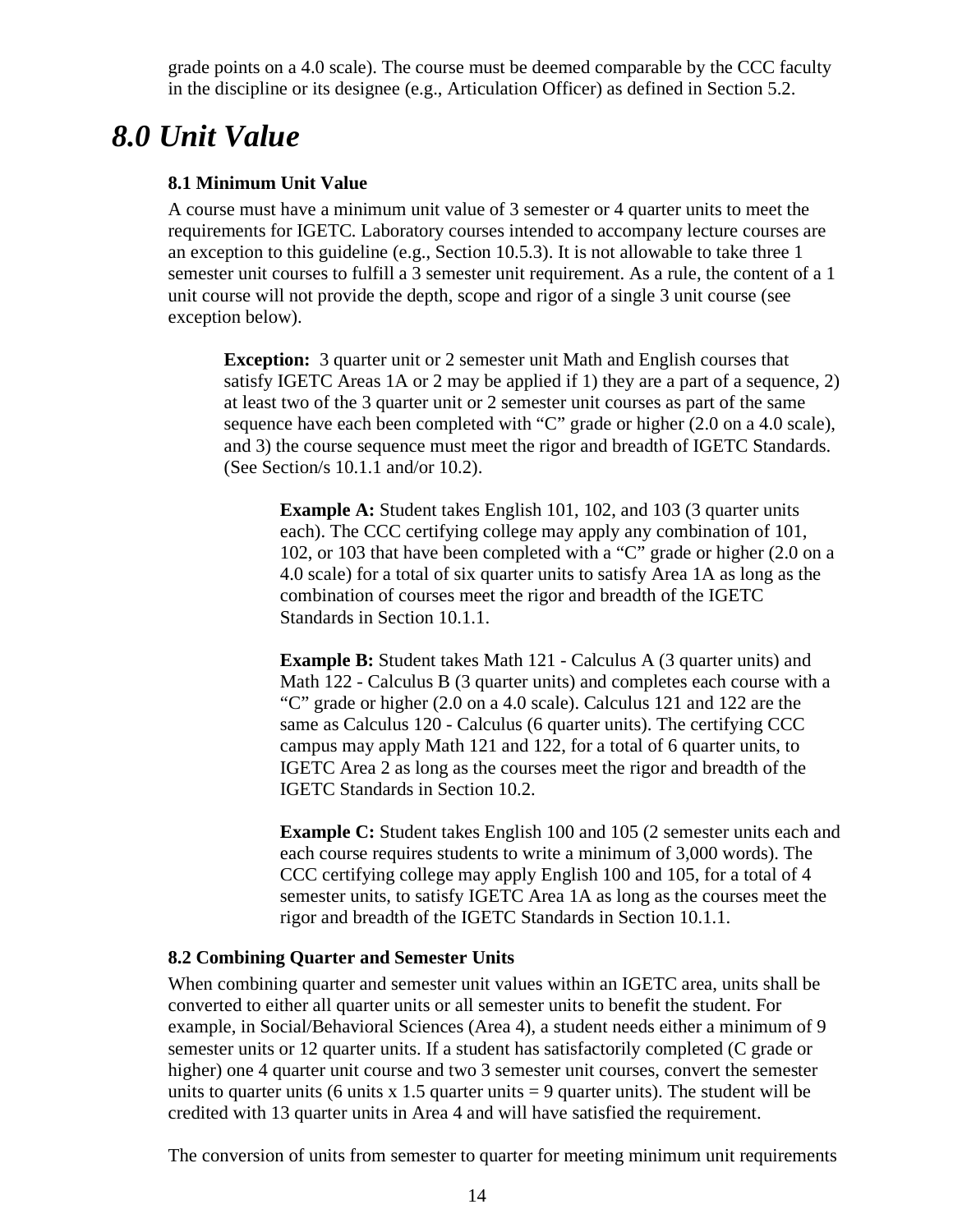may result in a student needing additional coursework to meet CSU graduation requirements. To graduate from the CSU, students must complete 48 semester or 72 quarter units of general education which includes 9 semester or 12 quarter units of upperdivision general education coursework, as determined by the receiving CSU campus per Executive Order 1033.

# <span id="page-15-1"></span><span id="page-15-0"></span>*9.0 Grades*

# **9.1 Minimum Grade Requirements**

A minimum "C" grade is required in each college course for IGETC. A "C" is defined as a minimum of 2.0 grade points on a 4.0 scale. A "C-" grade valued at less than 2.0 grade points on a 4.0 scale cannot be used for IGETC certification.

# <span id="page-15-2"></span>**9.2 Credit/No Credit-Pass/No Pass**

Courses in which a student receives a "Credit/Pass" grade may be used towards IGETC if the community college's policy states that a "Credit or Pass" designation is equivalent to a "C" grade or higher (2.0 grade points on a 4.0 scale). It is important to keep in mind that CSU and UC campuses may have limitations on the number of "Credit/No Credit" ("Pass/No Pass") courses and units accepted towards transfer, graduation, and major requirements. For example, the UC system allows a maximum of 14 semester units of courses graded "Pass/No Pass" (Credit/No Credit) toward the 60 transferable semester units required for transfer admission.

# <span id="page-15-3"></span>**9.3 Language Other Than English High School Grade Exception**

For the UC Language Other Than English requirement, Area 6A, the University of California does not count "minus" or "plus" grades for high school coursework, only the whole grade is used. In other words, a "C-" grade is counted as a "C."

**Example:** A student receiving "C-" grades in high school Spanish 1 and 2 meets the language proficiency requirement*.*

# <span id="page-15-4"></span>*10.0 Subject Areas and Course Guidelines*

All courses offered towards satisfaction of the requirements of the Intersegmental General Education Transfer Curriculum must be baccalaureate in level and must be acceptable for transfer among all segments of California public postsecondary education. Courses listed in more than one area can only be applied in one area.

Courses in the IGETC shall be culturally broad in their conception. They should help students understand the nature and richness of human culture and social structures through a comparative approach and have a pronounced historical perspective. They should recognize the contributions to knowledge, civilization, and society that have been made by men, women, and members of various ethnic or cultural groups.

IGETC courses shall address the modes of inquiry that characterize the different areas of human thought: the nature of the questions that can be addressed, the way questions are formulated, the way analysis is conducted, and the validity and implications of the answers obtained.

Coursework taken at a United States regionally accredited institution of higher education taught in a language other than English may be used on IGETC. However, course outlines must be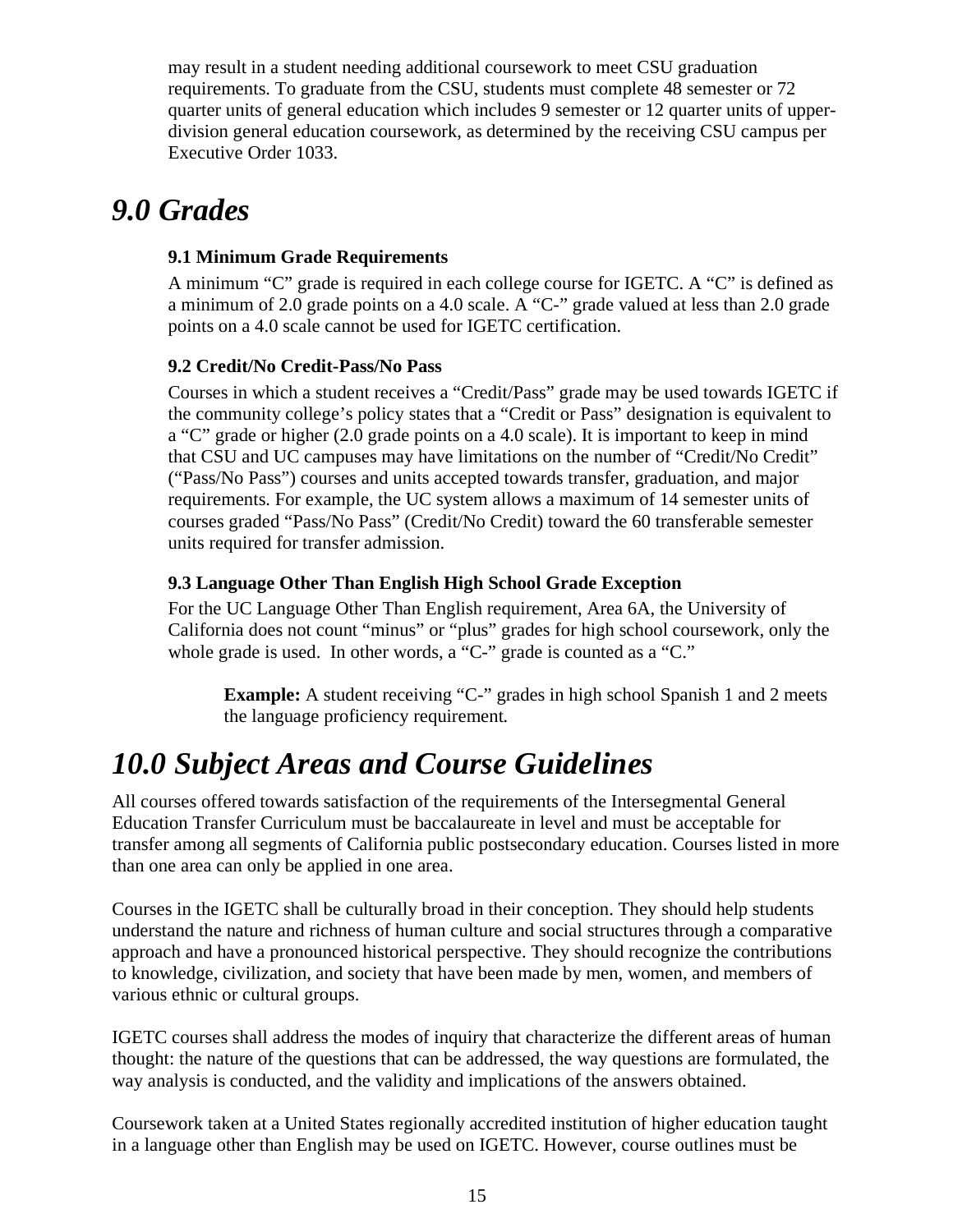submitted for review in English.

**Exception:** Courses in the area of Written Communication/Critical Thinking and or communication must be delivered in English (IGETC Area 1).

<span id="page-16-0"></span>The following requirements are listed in terms of the number of courses specified for each designated area and the minimum number of semester or quarter units so represented.

#### **10.1 Subject Area 1: English Communication**

*(3 courses: 9 semester, 12 quarter units)*

**Area 1A:** English composition. One course: 3 semester or 4 quarter units

**Area 1B:** Critical Thinking/English Composition. One course: 3 semester or 4 quarter units

**Area 1C:** Oral Communication. One course: 3 semester or 4 quarter units

**Exception:** Area 1C, Oral Communication, is required only for students transferring to the CSU.

#### <span id="page-16-1"></span>**10.1.1 Subject Area 1A: English Composition**

A first-semester course in English reading and written composition must include substantial instruction and practice in expository essay writing at the college level with a minimum of 5,000 words. Courses should also require a substantial amount of reading of significant literature. Successful completion of the course in reading and written composition (i.e., a course that satisfies English 1A) shall be prerequisite to the course in Critical Thinking/English Composition.

"Stretch" or "intensive" English Composition courses (i.e., blended courses that include both transferable content and remedial content) may be approved for the English Composition Requirement if both/all courses in the "stretch" course sequence are successfully completed with "C" grade or higher (2.0 on a 4.0 scale); and the transferable content is comparable to a 'standard' English Composition course (i.e., the course requires a minimum 5,000 words of writing; substantial instruction and practice in expository essay writing at the college level; and substantial amount of reading of significant literature).

English Composition for ESL courses may be approved for the English Composition Requirement if the course content is not solely remedial and is otherwise comparable to a "standard" English Composition course (i.e., the course requires a minimum 5,000 words of writing; substantial instruction and practice in expository essay writing at the college level; and substantial amount of reading of significant literature).

### <span id="page-16-2"></span>**10.1.1a Courses That Do Not Fulfill the English Composition Requirement**, including, but not limited to,

- English as a Second Language courses (ESL) with content that is exclusively remedial.
- Writing courses designed to meet the needs of a particular major (e.g.,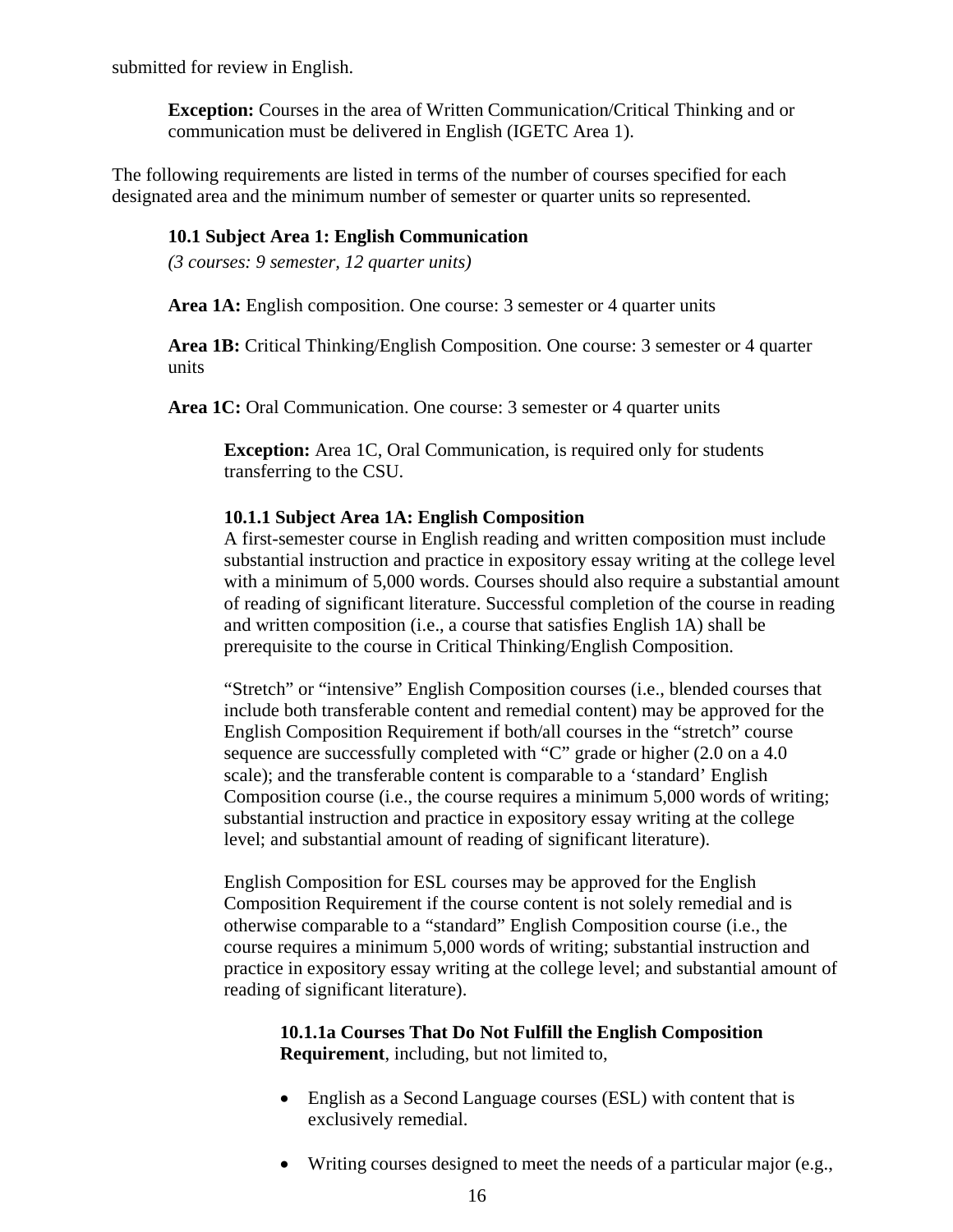Writing for Accountants, Journalism, Business Writing/Communication).

#### <span id="page-17-0"></span>**10.1.2 Subject Area 1B: Critical Thinking and Composition**

Successful completion of the course in reading and written composition must be prerequisite to the course in Critical Thinking/English Composition.

The second semester of English composition may be met by those courses in critical thinking taught in a variety of disciplines which provide, as a major component, instruction in the composition of substantial essays and require students to write a sequence of such essays. Successful completion of the course in reading and written composition (i.e., course that satisfies English 1A) shall be prerequisite to the course in Critical Thinking/English Composition. Written work shall be evaluated for both composition and critical thinking. Texts chosen in this area should reflect an awareness of cultural diversity. A minimum of 5,000 words of writing is required.

Instruction in critical thinking is to be designed to achieve an understanding of the relationship of language to logic, which should lead to the ability to analyze, criticize, and advocate ideas, to reason inductively and deductively, and to identify the assumptions upon which particular conclusions depend. The minimal competence to be expected at the successful conclusion of instruction in critical thinking should be the ability to distinguish fact from judgment, knowledge from belief, truth from falsehood; to use elementary inductive and deductive processes; and to recognize common logical errors or fallacies of language and thought.

#### **10.1.2a Critical Thinking and Composition Background**

From Fall 1991 through the summer of 1993, there was a phase-in period for courses meeting the critical thinking and composition requirement. Community college students could satisfy this requirement by completing a second-semester English composition course and a critical thinking course regardless of the actual date of transfer. Students, who completed one of the two courses for this requirement prior to the Fall 1993 term, may still satisfy the requirement by completing the remaining course. After the Summer 1993 term, completion of a single course is required to fulfill the Critical Thinking/English Composition requirement (Area 1B).

Please refer to IGETC Areas 8A and 8B available on the ASSIST Coordination site at [http://www.assist.org.](http://www.assist.org/)

# **10.1.2b Critical Thinking/Composition Courses from Institutions Other Than the California Community College (CCC) System**

In most cases (but not all), courses are found lacking in instruction in critical thinking if the course description and objectives do not specifically include or incorporate critical thinking skills. Introduction to principles of inductive and deductive processes, the relationship of language to logic, and the abilities to analyze, criticize, and advocate ideas often are not evident. The critical thinking component should go beyond critical reasoning or literary criticism.

When certifying completion of coursework taken at non-CCC United States regionally accredited institutions, the community college faculty in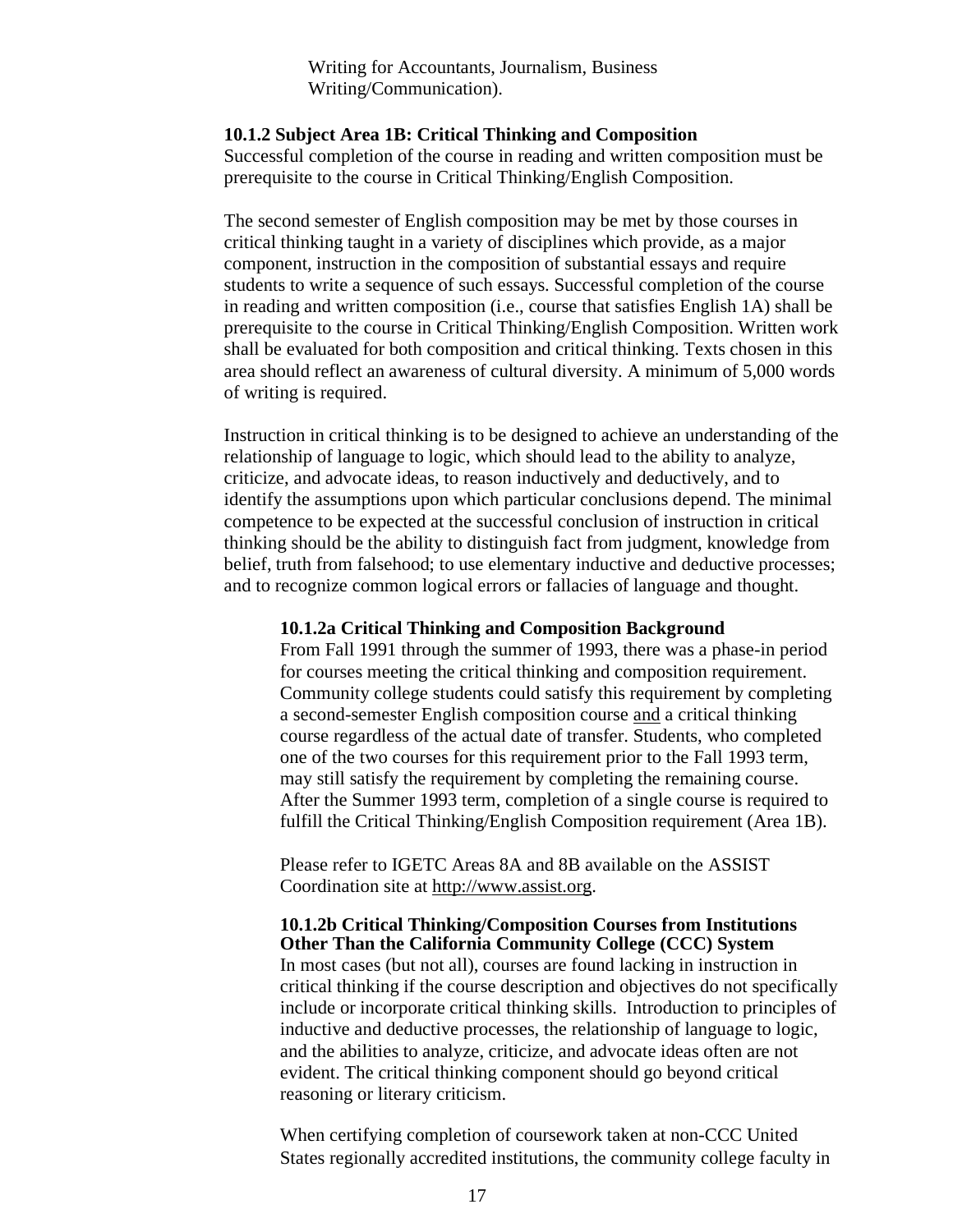the discipline or their designee (e.g., Articulation Officer) determines that the coursework is comparable to courses approved for IGETC at a California Community College. Since it is unlikely that institutions other than California Community Colleges will have a combined course in Critical Thinking/English Composition, certification of coursework from other institutions to satisfy this requirement is not common.

However, there are some courses outside the CCC system that have been found to meet this requirement. Care should be given when evaluating the coursework to ensure that it meets the course requirements as outlined in the above paragraphs. It is strongly recommended that valid documentation (e.g., course outline of record or syllabus) be kept on file by the CCC and by the student.

### <span id="page-18-0"></span>**10.1.3 Subject Area 1C: Oral Communication (CSU Only Requirement)**

*(One course: 3 semester, 4 quarter units)*

Instruction approved for fulfillment of the requirement in oral communication are courses designed to emphasize the content of communication as well as the form and should provide an understanding of the psychological basis and the social significance of communication, including how communication operates in various situations. Applicable courses should view communication as the process of human symbolic interaction focusing on the communicative process from the rhetorical perspective. This includes reasoning and advocacy, organization, accuracy; the discovery, critical evaluation and reporting of information; reading and listening effectively as well as speaking and writing. Coursework must include faculty-supervised, faculty-evaluated oral presentations in the presence of others (physically or virtually).

Interpersonal communication courses are not a natural fit in the oral communication area, but a few have incorporated significant faculty-supervised, faculty-evaluated practice in speaking with others; added at least a small component of traditional rhetoric; and won placement in the oral communication area.

This request is met by language in the CSU's executive order governing General Education Breadth 1100 Revised August 23, 2017. Updated document found at [http://www.calstate.edu/eo/eo-1100-rev-8-23-17.pdf.](https://linkprotect.cudasvc.com/url?a=http%3a%2f%2fwww.calstate.edu%2feo%2feo-1100-rev-8-23-17.pdf&c=E,1,jJq02I_BM4dGT8_Euffs7HCOXQm8TMu9z9-5d3NvgAVB7DwHL6jnXEcJcFgQQ3tztJM6j5ELNtYy9pb9VK5KAwWWbbiB649YP6cxH0KmY09IRI6DHKLidA9pMw,,&typo=1)

#### <span id="page-18-1"></span>**10.2 Subject Area 2A: Mathematical Concepts and Quantitative Reasoning**

*(1 course: 3 semester, 4 quarter units)*

Area 2A Mathematical concepts and Quantitative Reasoning may be met by a baccalaureate course in Mathematics, Statistics, or other Quantitative Reasoning Course. Courses outside the discipline of math using the application of statistics may be used to fulfill this requirement. Historically, the prerequisite for 2A courses was intermediate algebra or equivalent.\* Currently, some courses use intermediate algebra as a prerequisite but others include co-requisite content or build the prerequisite skill development into the course itself.

In addition, courses should have their primary purpose and content focused on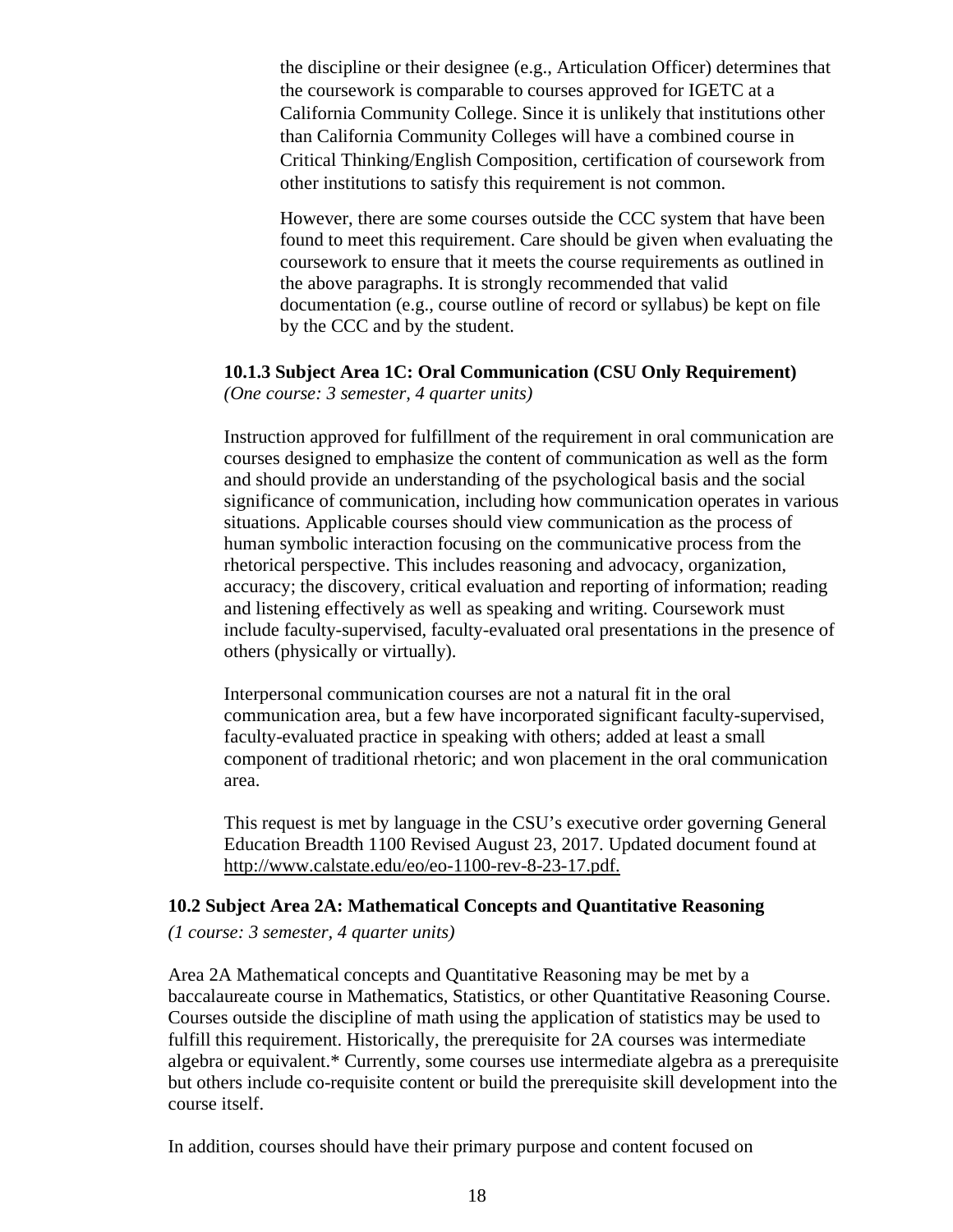appropriate mathematics/quantitative reasoning. An appropriate course in statistics must emphasize the mathematical basis of statistics, probability theory and estimation, application and interpretation, uses and misuses, and the analysis and criticism of statistical arguments in public discourse.

As knowledge relevant to public and private decision making is expressed frequently in quantitative terms, we are routinely confronted with information requiring quantitative analysis, calculation, and the ability to use and criticize quantitative arguments. In addition, many disciplines require a sound foundation in mathematical concepts. The requirement in Mathematical Concepts and Quantitative Reasoning is designed to help prepare students to respond effectively to these challenges.

Courses approved to fulfill this requirement must focus on quantitative analysis and the ability to use and criticize quantitative arguments. Symbolic Logic, Computer Programming, Mathematics for Teachers and survey courses such as Math in Society, were deemed unacceptable to fulfill the Mathematical Concepts and Quantitative Reasoning requirement; math survey courses may fulfill this requirement if the focus is on mathematical concepts and quantitative analysis.

"Stretch" Mathematics or Statistics courses (i.e., blended courses that include both transferable content and remedial content) may be approved only if both/all courses in the "stretch" course sequence are successfully completed with "C" grade or higher or the equivalent\* (2.0 on a 4.0 scale) and the transferable course content is otherwise comparable to a "standard" Mathematics or Statistics course.

\*The equivalent should cover the content and mathematical practices of the Common Core State Standards for Mathematics, or CCSSM. Statistics course prerequisites/corequisites should be consistent with CCSSM math standards and teach the skills and knowledge without which the student is highly unlikely to succeed in college-level statistics. For details see the UCTCA Guidelines for Mathematics and Statistics: [https://www.ucop.edu/transfer-articulation/transferable-course-agreements/tca](https://www.ucop.edu/transfer-articulation/transferable-course-agreements/tca-policy/regulations-by-subject-area.html)[policy/regulations-by-subject-area.html.](https://www.ucop.edu/transfer-articulation/transferable-course-agreements/tca-policy/regulations-by-subject-area.html)

## <span id="page-19-0"></span>**10.3 Subject Area 3 A/B: Arts and Humanities**

# *(3 courses: 9 semester, 12 quarter units)*

At least one course in the Arts and at least one course in the Humanities are required.

The Arts and Humanities requirement shall be fulfilled by completion of at least three courses which encourage students to analyze and appreciate works of philosophical, historical, literary, aesthetic and cultural importance. Students who have completed this requirement shall have been exposed to a pattern of coursework that

- is designed to develop and advance historical understanding of major civilizations and cultures, both Western and non-Western, through the study of philosophy, language, literature, and the fine arts.
- recognizes the contributions to knowledge, civilization, and society that have been made by men and women as well as members of various ethnic or cultural groups.
- encourages student to analyze and appreciate works of philosophical, historical, literary, and cultural importance.
- historically constitutes the heart of a liberal arts general education because of the fundamental humanizing perspective that they provide for the development of the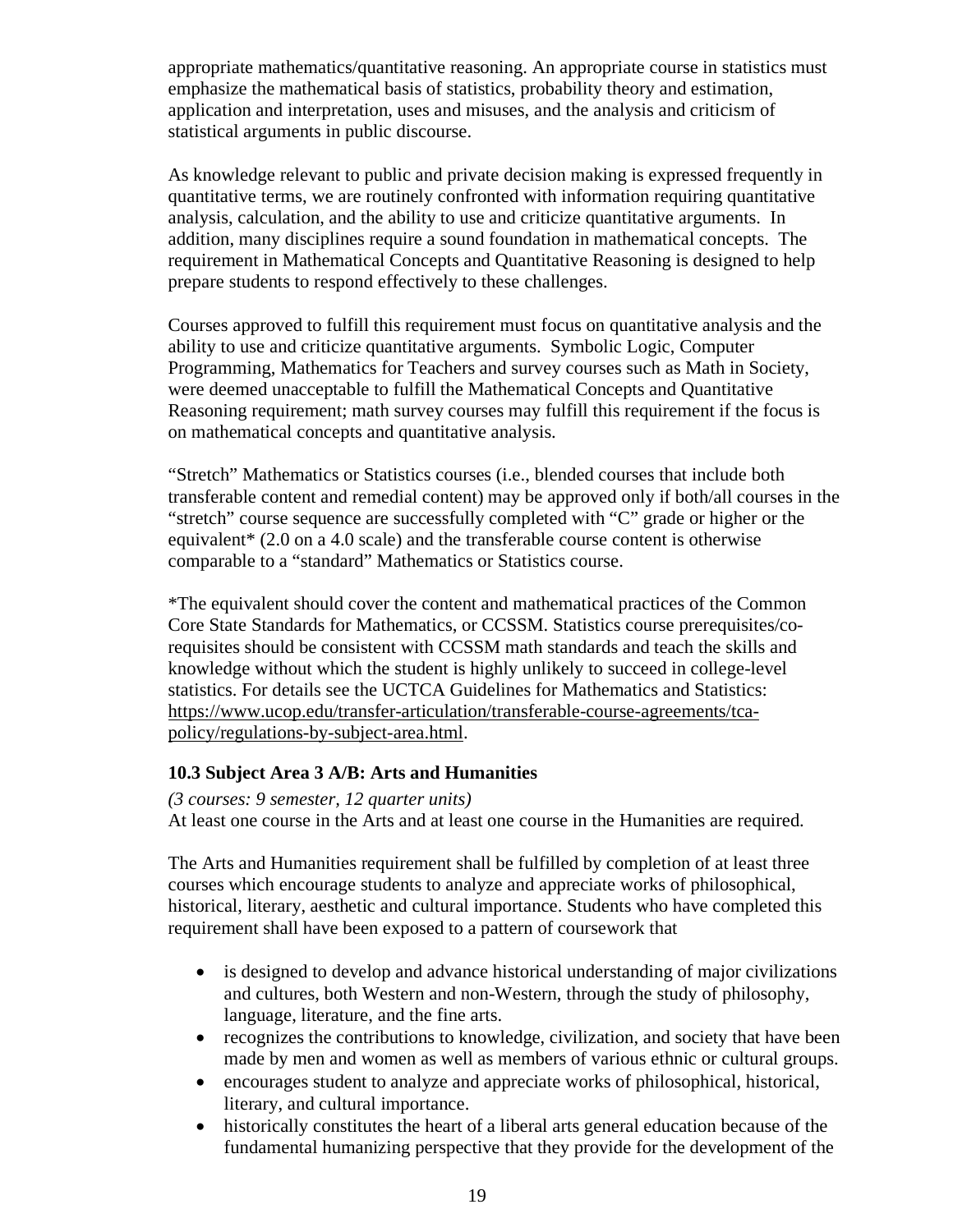whole person.

CSU campuses have the discretion on whether to allow courses used to satisfy the CSU United States History, Constitution and American Ideals (AI) graduation requirement to also count in Areas 3B or 4.

#### <span id="page-20-0"></span>**10.3.1 Courses That Fulfill the Arts Requirement**

Courses that have as their major emphasis the integration of history, theory, aesthetics, and criticism. Performance and studio classes may be credited toward satisfaction of this subject area if their major emphasis is the integration of history, theory, and criticism (e.g., Dance History in Cultural Context, Film Art, History of Architecture, History of Modern Art, Multi-Cultural Theatre, Music History and Literature, The Jazz Experience).

#### <span id="page-20-1"></span>**10.3.2 Courses That Do Not Fulfill the Arts Requirement**

Courses which focus on technique, skills or performance were not approved to meet this requirement (e.g., Beginning Drawing, Beginning Painting, and Readers Theater and Oral Interpretation courses focusing primarily on performance).

#### <span id="page-20-2"></span>**10.3.3 Courses That Fulfill the Humanities Requirement**

Acceptable Humanities courses are those that encourage students to analyze and appreciate works of philosophical, historical, literary, aesthetic and cultural importance. Advanced foreign language and advanced ESL courses may be approved if they include substantial literary or cultural aspects. Theater and film courses may be approved if taught with emphasis on substantial historical, literary, or cultural aspects. Advanced English Composition courses may be approved if they include significant literary and humanities content and/or a methodological, epistemological, or theoretical focus.

#### <span id="page-20-3"></span>**10.3.4 Courses That Do Not Fulfill the Humanities Requirement**

Courses such as English Composition, Logic, Speech, Creative Writing, Oral Interpretation, Readers Theatre, and all elementary language other than English courses are skills or performance courses that do not meet the curricular specifications for IGETC.

#### <span id="page-20-4"></span>**10.4 Subject Area 4: Social and Behavioral Sciences**

*(3 courses: 9 semester, 12 quarter units)* At least two academic disciplines are required.

The Social and Behavioral Sciences requirement shall be fulfilled by completion of at least three courses dealing with individual behavior and with behavior in human social, political, and economic institutions. The three courses used must be from a minimum of two academic disciplines or in an interdisciplinary sequence. The pattern of coursework completed shall provide opportunities for students to develop understanding of the perspectives and research methods of the social and behavioral sciences. Problems and issues in these areas should be examined in their contemporary, historical, and geographical settings. Students who have completed this requirement will have been exposed to a pattern of coursework designed to help them gain an understanding and appreciation of the contributions and perspectives of men, women and of ethnic and other minorities and a comparative perspective on both Western and non-Western societies. The material should be presented from a theoretical point of view and focus on core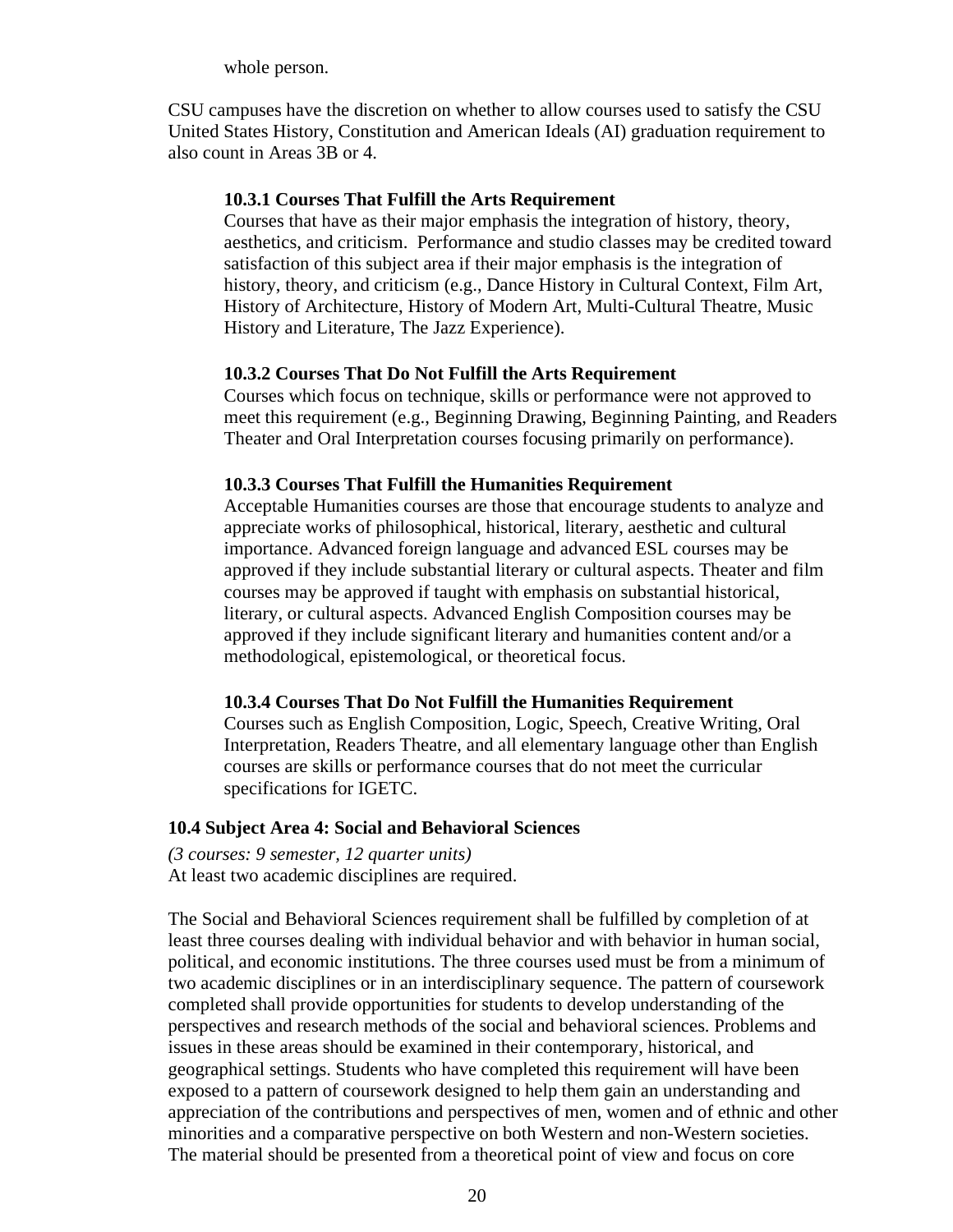concepts and methods of the discipline rather than on personal, practical, or applied aspects. CSU campuses have the discretion on whether to allow courses used to satisfy the CSU United States History, Constitution and American Ideals (AI) graduation requirement to also count in Areas 3B or 4.

Courses in the Social and Behavioral Sciences provide students to gain a basic knowledge of the cultural and social organizations in which they exist as well as the behavior and social organizations of other human societies. People have, from earliest times, formed social and cultural groups that constitute the framework for the behavior of the individual as well as the group. Inclusion of the contributions and perspectives that have been made by men and women as well as members of various ethnic or cultural groups as part of such study will provide a more complete and diverse view of the world.

<span id="page-21-0"></span>Introduction to American Government courses are not required to contain a California Government component in order to be applied in Area 4. However, a California Government component is required as part of the CSU AI graduation requirement.

### **10.4.1 Courses That Do Not Fulfill the Social and Behavioral Sciences Requirement**

Only courses taught from the perspective of a social or behavioral science are approved. Consequently, courses such as Physical Geography and Statistics do not meet the IGETC specifications for this area and are not approved. Community colleges should resubmit these courses in more appropriate subject areas. Courses with a practical, personal, career professional or applied focus are not approved (see Section 6.0). Administration of Justice courses may be approved if the content focuses on core concepts of the social and behavioral sciences.

### <span id="page-21-1"></span>**10.5 Subject Area 5 A/B/C: Physical and Biological Sciences**

#### *(At least 2 courses: 7 semester, 9 quarter units)*

A minimum of one course in each area is required, and at least one must include a lab.

The Physical and Biological Sciences requirement shall be fulfilled by completion of at least two courses: one in Physical Science (Area 5A) and one in Biological Science (Area 5B), and at least one of which incorporates a laboratory (Area 5C). Courses must emphasize experimental methodology, the testing of hypotheses, investigation, and the process of systematic questioning and assessment, rather than the recall of facts, data, and events. Courses that emphasize the interdependency of the sciences are especially appropriate for non-science majors.

The contemporary world is influenced by science, discoveries, and its applications. Many of the most difficult and relevant choices facing individuals, leaders and institutions concern the relationship of scientific advancements and capability with human values and social goals. To function effectively in such a complex world, students must develop a comprehension of the basic scientific concepts of the physical and biological aspects of the world as well as an understanding of science as a human endeavor including its limitations and power.

#### <span id="page-21-2"></span>**10.5.1 Courses That Do Not Fulfill the Physical and Biological Sciences Requirement**

Acceptable courses must focus on teaching the basic concepts of biological sciences. Human Nutrition, Horticulture, Forestry, Health, and Human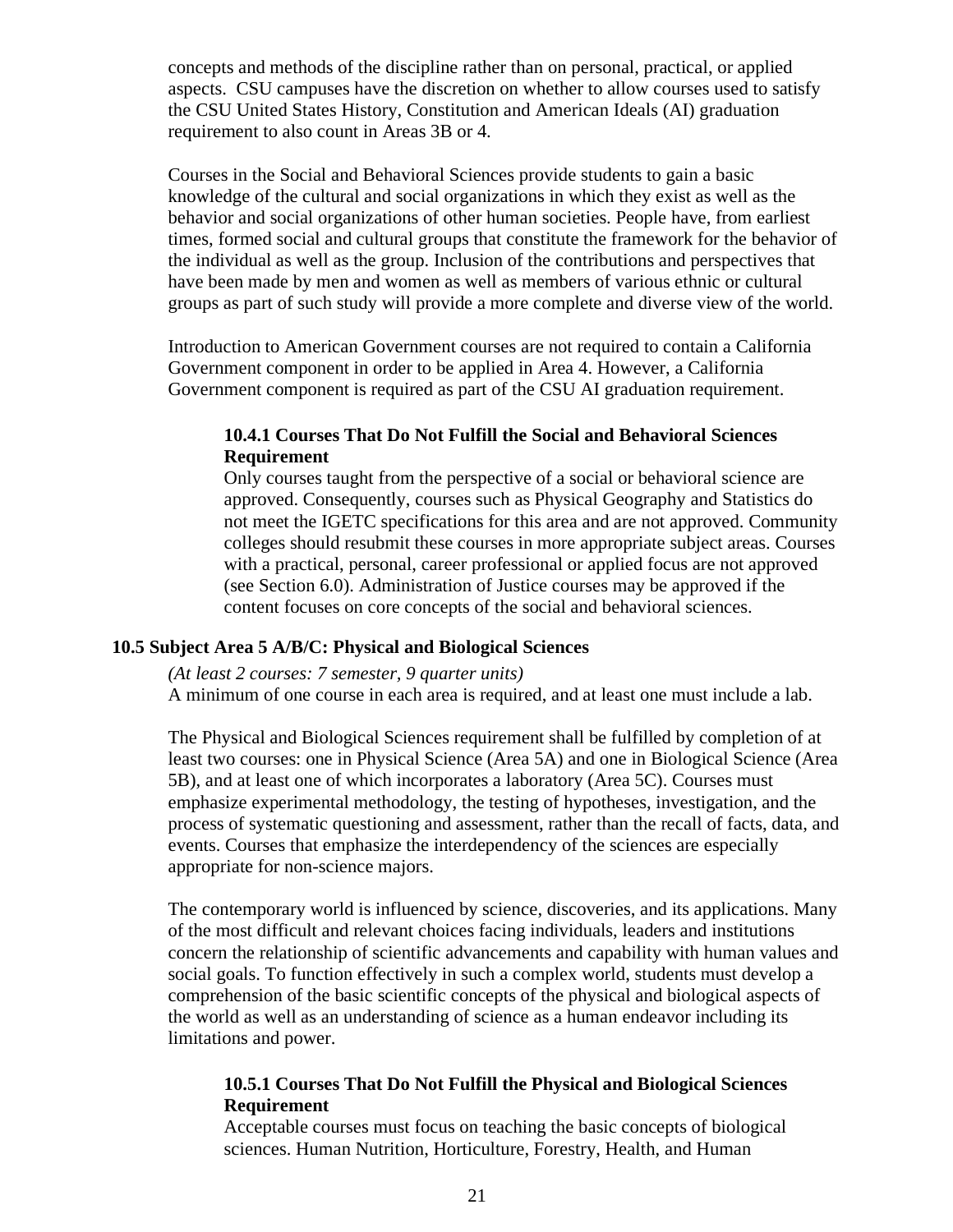Environment courses were determined to have a narrow or applied focus and therefore unacceptable for this area. Courses which emphasize the major concepts of the discipline, including biochemical and physiological principles, will be considered. Courses which do not focus on the core concepts of a physical science discipline, such as "Energy and the Way We Live," are not acceptable. Courses which survey both the physical and biological sciences but are not comparable in depth and scope to a traditional science course or focus on a particular subject will not satisfy Area 5 of IGETC.

#### <span id="page-22-0"></span>**10.5.2 IGETC Laboratory Science Requirement (Area 5C)**

The IGETC physical and biological science area requires a minimum of two courses, at least one of the two must include a laboratory component. The intent of the IGETC laboratory science requirement is that students take at least one physical or biological science course incorporating a laboratory component. Since the experimental methodology and hypothesis testing taught in a lab builds on the principles presented in the lecture portion of the course, the two must be related. Therefore, the laboratory must correspond to one of the lecture courses taken to fulfill this IGETC requirement. A student cannot use lecture courses in two subjects and a laboratory in a third subject to satisfy the 5C requirement. It is expected that the lecture course is a prerequisite or co-requisite of the laboratory course. Lecture and lab courses may have separate course numbers. Lab science courses must include a clearly identified lab manual in the course outline.

#### <span id="page-22-1"></span>**10.5.3 Unit Requirement for Laboratory Science Courses**

Three semester or four quarter unit laboratory science courses may be used on IGETC to meet the laboratory science requirement as long as the minimum unit value is met for this area (7 semester or 9 quarter units). Stand-alone lab courses which have a prerequisite or co-requisite of the corresponding lecture course must be a minimum of 1 semester/quarter unit.

| <b>Example A:</b> 1 Biological Science w/lab, 3 semester units |  |  |
|----------------------------------------------------------------|--|--|
| 1 Physical Science, lecture, 4 semester units                  |  |  |
| Conclusion: Area 5 satisfied                                   |  |  |
| <b>Example B:</b> 1 Biological Science w/lab, 3 semester units |  |  |
| 1 Physical Science, lecture, 3 semester units                  |  |  |
| 1 Physical or 1 Biological Science corresponding Lab, 1        |  |  |
| semester unit                                                  |  |  |
| Conclusion: Area 5 satisfied                                   |  |  |

#### <span id="page-22-2"></span>**10.6 Language Other Than English (LOTE) Exception:**

Only students transferring to the UC are required to meet this Area.

Students must demonstrate proficiency in a language other than English equal to two years or the second level of high school instruction. Students who satisfied the UC freshman entrance requirement in a language other than English (LOTE) have already fulfilled this requirement.

For students who did not meet the LOTE requirement in high school, they may fulfill IGETC Area 6A by completing a college course/courses, or by demonstrating proficiency in one of several other methods. Language courses must provide instruction in the written and oral language as well as history and cultural traditions of the country associated with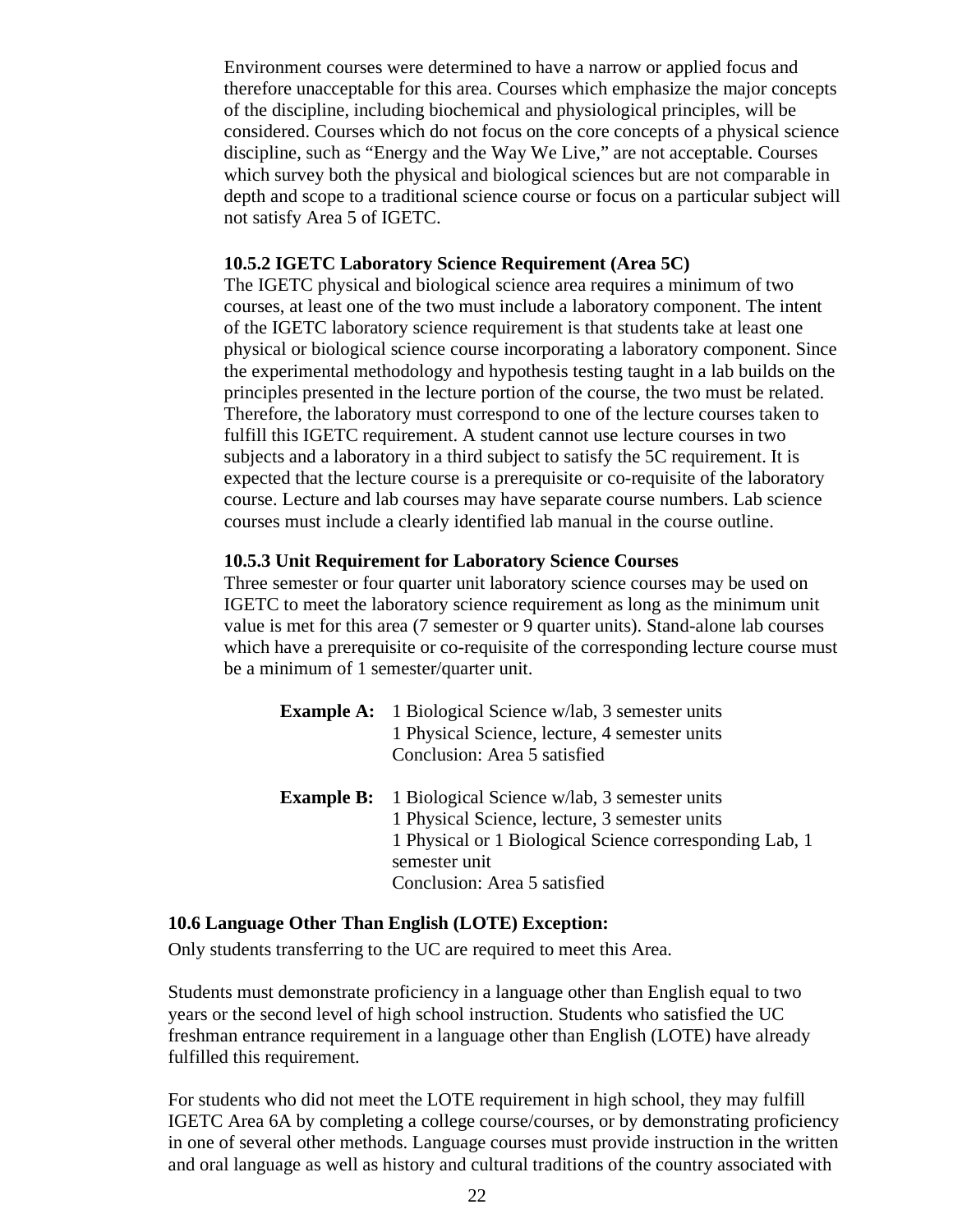the language studied. Languages other than English for Native Speakers are also acceptable for meeting this requirement. Courses that are primarily conversational (e.g., content cannot be primarily for business or travel-oriented language instruction) must have as a prerequisite a course equivalent to the third year/third level of high school instruction or one year of college level instruction in the language to be acceptable.

## <span id="page-23-0"></span>**10.6.1 Certification of Competence in a Language Other Than English**

Students transferring to the University of California are required to demonstrate competence (proficiency) in a language other than English equal to two years/second level of high school instruction. Competence may be demonstrated through one of the following mechanisms:

# **1. Coursework**

- a. High school courses
	- i. In a high school where the language of instruction is English, completion of the second level of high school coursework in a language other than English with a letter grade of "C-" or better in the second semester of the second year.
	- ii. In an institution where the language of instruction is not English, formal schooling through the sixth-grade level or higher. Appropriate documentation must be presented to substantiate the language of instruction. If an official sealed transcript cannot be obtained from an international institution, an unofficial or opened transcript may be used, as appropriate.

# b. College courses

- i. Satisfactory completion of a course (or courses) at a college or university equivalent to the  $2<sup>nd</sup>$  level of high school instruction, with a letter grade of "C" (2.0 out of 4.0 scale) or higher (or a "Credit/Pass" grade where passing is equivalent to 2.00 or higher) in each course. Usually, one semester of college work in a language other than English is equivalent to two years of high school-level instruction. The equivalency is usually stated in the college catalog. The appropriate courses that can be used to satisfy the LOTE requirement is indicated on the approved IGETC list of each community college and reflected at assist.org, the official repository of articulated courses.
- ii. A Defense Language Institute Foreign Language Center (DLIFLC) language other than English course which is indicated as passed with a "C" or higher on the official transcript.

# **2. Examinations**

a. **Subject Tests** in languages other than English with minimum scores as indicated below:

*If taken before May 1995 use 1st score / If taken after May 1995 use 2nd score:* 

• Chinese with listening: 500/520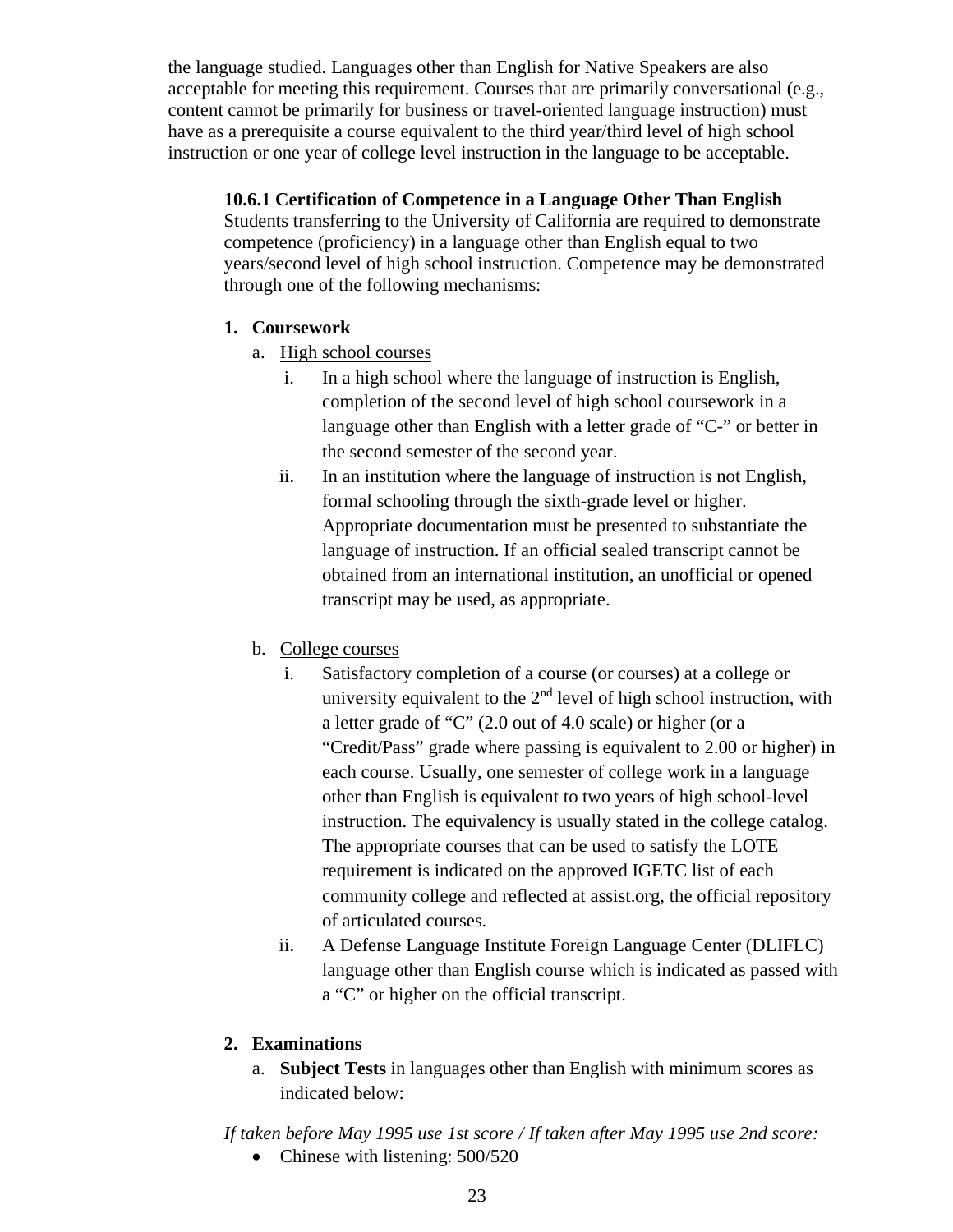- French/French with listening: 500/540
- German/German with listening: 500/510
- Hebrew (Modern): 500/470
- Italian: 500/520
- Japanese with listening: 500/510
- Korean/Korean with listening: /500
- Latin: 500/530
- Spanish/Spanish with listening: 500/520
- b. **Advanced Placement (AP)** examinations in languages other than English with a score of 3 or higher.
- c. **International Baccalaureate Higher Level (IBHL)** examinations in languages other than English with a score of 5 or higher.
- d. **(International) General Certificate of Secondary Education [(I)GCSE]/General Certificate of Education (GCE) "O" level** exams in languages other than English with a grade of "A," "B," or "C."
- e. **General Certificate of Education (GCE) "A" Level** exams in languages other than English with a grade of "A," "B," or "C."

### **3. Other**

- a. Satisfactory completion of an achievement test administered by a community college, university, or other college in a language other than English. The test will have to assess the student's proficiency at the level equivalent to two years of high school language. This conclusion must be posted on a transcript indicating units, course title and grade or on official college letterhead of the institution granting proficiency stating that the student has mastered proficiency in the language equivalent to two years of high school language.
- b. If an achievement test is not available, a faculty member associated with a United States regionally accredited institution of higher education can verify a student's competency. The institution must provide a document on college letterhead asserting that the student has mastered proficiency in the language equivalent to two years/second level of high school instruction. Please see Section 11.6 for a sample.

#### <span id="page-24-0"></span>**10.6.2 Language Other Than English-Sequential Knowledge**

Courses that are equivalent to two years of high school level instruction are identified by a footnote and with the IGETC Area 6A designation for each language at each CCC.

• Courses beyond the minimum proficiency level also meet the IGETC Area 6A designation. For example, completion of an advanced college-level course beyond the proficiency level, such as French level 3, validates the student's proficiency in the language and can will satisfy proficiency in IGETC Area 6A even if the course is not identified with the IGETC Area 6A designation.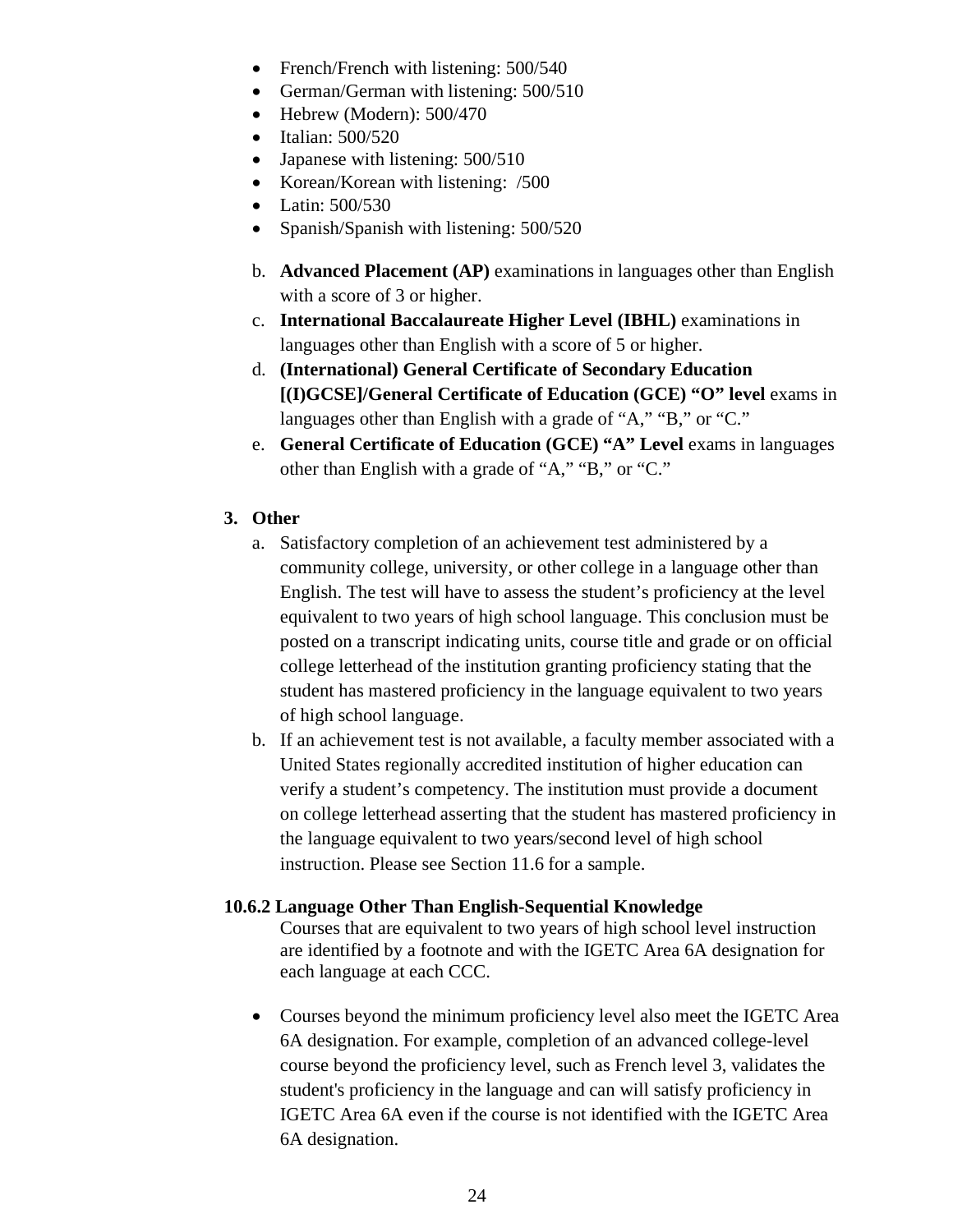- If a college offers a split sequence of courses, the second half of a splitcourse sequence may validate the first half. Credit should be granted for each individual course as indicated on the community college transcript. For practical purposes this policy began in the 2005-06 year, but UC campuses may use discretion when considering students from past years. Flexibility is encouraged whenever possible.
- More advanced language courses that focus on culture and otherwise satisfy the specifications of the humanities can also be used to satisfy an Area 3B (Humanities) requirement and clear IGETC Area 6A.

#### <span id="page-25-0"></span>**10.6.3 Using High School Courses to Meet the Language Proficiency Requirement**

The following are regulations used by the University of California in evaluating high school work in Languages Other Than English:

#### **10.6.3a Acceptable Courses**

Completion of the second semester, second level (i.e.,  $4<sup>th</sup>$  semester) or higher of high school instruction in a language other than English with a C- or better.

#### **10.6.3b Seventh and Eighth Grade Courses**

High school-level courses in languages other than English completed (in junior high/middle school) during 7th and/or 8th grades, with letter grades of at least "C-" may be used (see Section 9.3/10.6.2d). This may be done by including the names of and grades for these courses on the student's transcript, or by stating their equivalency on the transcript. The 7th and 8th grade courses may also be validated if the student completes one semester or more of the same language in the high school at a higher level.

#### **10.6.3c Validation of Less Advanced Coursework**

A more advanced course may be used to "validate" a less advanced course even if the less advanced course does not appear on the high school transcript.

**Example:** Spanish level 2 in high school completed with at least "C-" grades validates Spanish Level 1 regardless if a lower level was taken.

#### **10.6.3d Evaluation of Letter Grades**

The University of California does not count "minus" or "plus" grades in computing the grade point average; only the whole grade is used from high school coursework. In other words, a "C-" grade is counted as a "C."

> **Example:** A student who received "C-" grades in Spanish level 1 and level 2 meets the language proficiency requirement.

### **10.6.3e "D" and "F" Grades in Less Advanced Work**

Deficient (D/F) grades earned in less advanced work can be validated by completion of more advanced work with letter grades of "C-" or higher.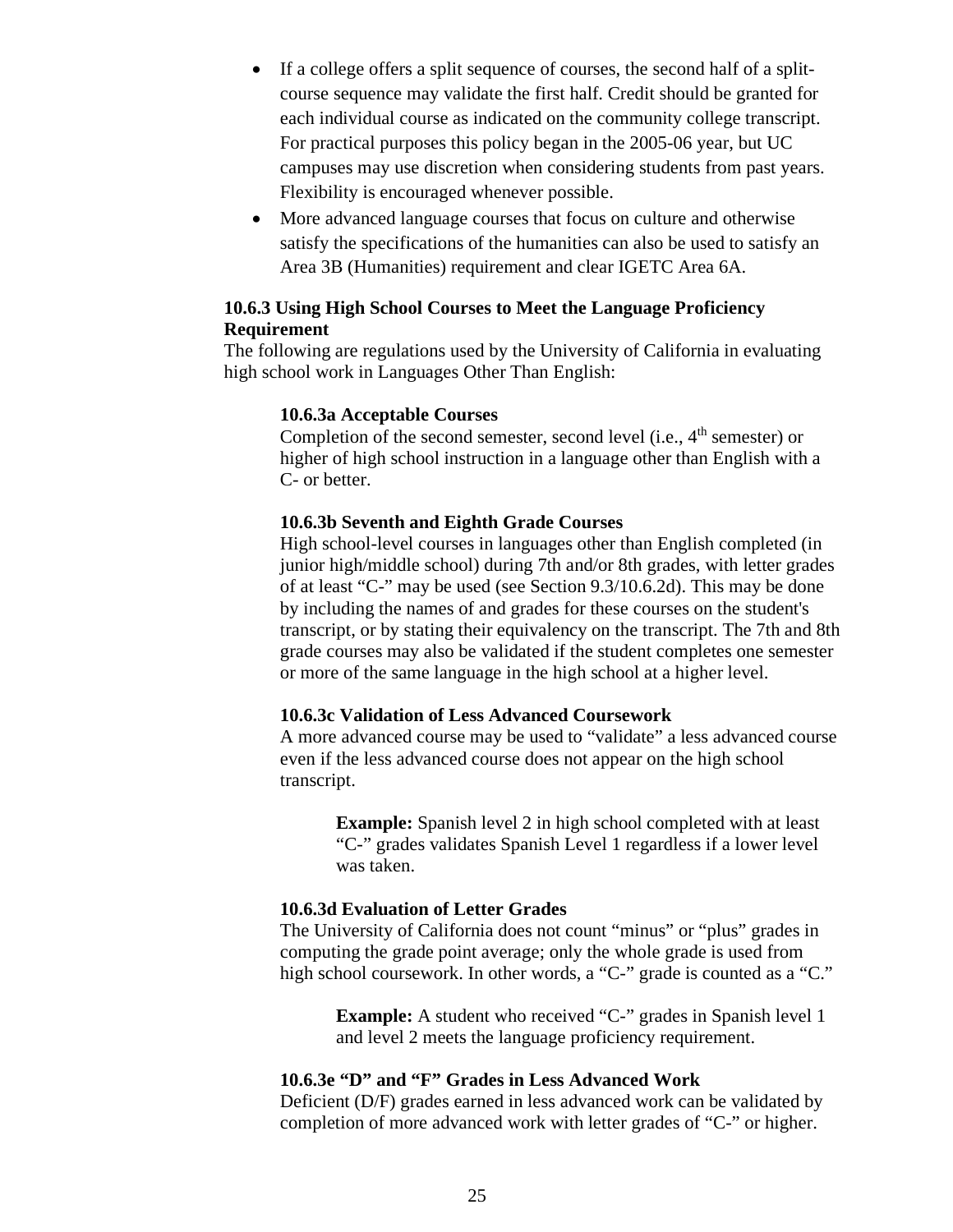# **Examples:**

- 1. A student who completed two years of the same language with grades "DD" and "CC" meets the requirement because the "CC" in the more advanced course validates the "DD" in the first level course.
- 2. Two years of the same language with grades "DD" and "DC" meets the requirement because the "Ds" are validated by the passing grade in the most advanced class.
- 3. Two years of the same language with grades "CC" and "DD" does NOT meet the requirement because the "D" grade is not passing and in the most advanced course.
- 4. A student who completed three years of the same language with grades "CD," "DD," and "C-/D" meets the requirement because the "C-" in the more advanced course validates the "CD," "DD" in levels one and two.

# **10.6.3f Repeating Courses with "D" or "F" Grades**

A student may have cleared "D" and "F" grades by repeating the course(s) in which the "D" or "F" grades were received.

**Example:** If a student repeated Spanish Level 2 because of "D" grades and then earned a "C-" or better, it counts as meeting the second year/level completed.

# <span id="page-26-0"></span>**10.7 CSU U.S. History, Constitution, and American Ideals Requirement**

The CSU U.S. History, Constitution, and American Ideals (AI) graduation requirement is not part of IGETC. Courses used to satisfy this requirement may also be listed and applied to IGETC Subject Areas 3B and/or 4. CSU campuses have the discretion on whether to allow courses used to satisfy the CSU United States History, Constitution and American Ideals (AI) graduation requirement to also count in Areas 3B or 4.

# <span id="page-26-1"></span>*11.0 IGETC For STEM*

# **Students who are eligible to use the IGETC for STEM Majors**

- Students preparing for a major in science, technology, engineering, or mathematics are eligible. IGETC for STEM allows students to concentrate on the lower division math and science courses required for a STEM major; and
- If it is impossible for students to complete major preparation coursework and IGETC or CSU GE Breadth without going over 60 units prior to transfer.

IGETC for STEM Majors is applicable only to majors in which the TMC explicitly indicates the availability of the option. As of May 2020, only Chemistry, Biology and Environmental Science allow for IGETC for STEM. A current list of ADTs that allow for use of IGETC for STEM can be found at [www.c-id.net.](http://www.c-id.net/)

# **For IGETC for STEM certification**

Complete the following courses *before* transfer:

- All courses in Areas 1 (except 1C for UC-bound students), Area 2, and Area 5 of the traditional IGETC; and
- One course in Area 3A; one course in Area 3B; and two courses in Area 4 from two different disciplines.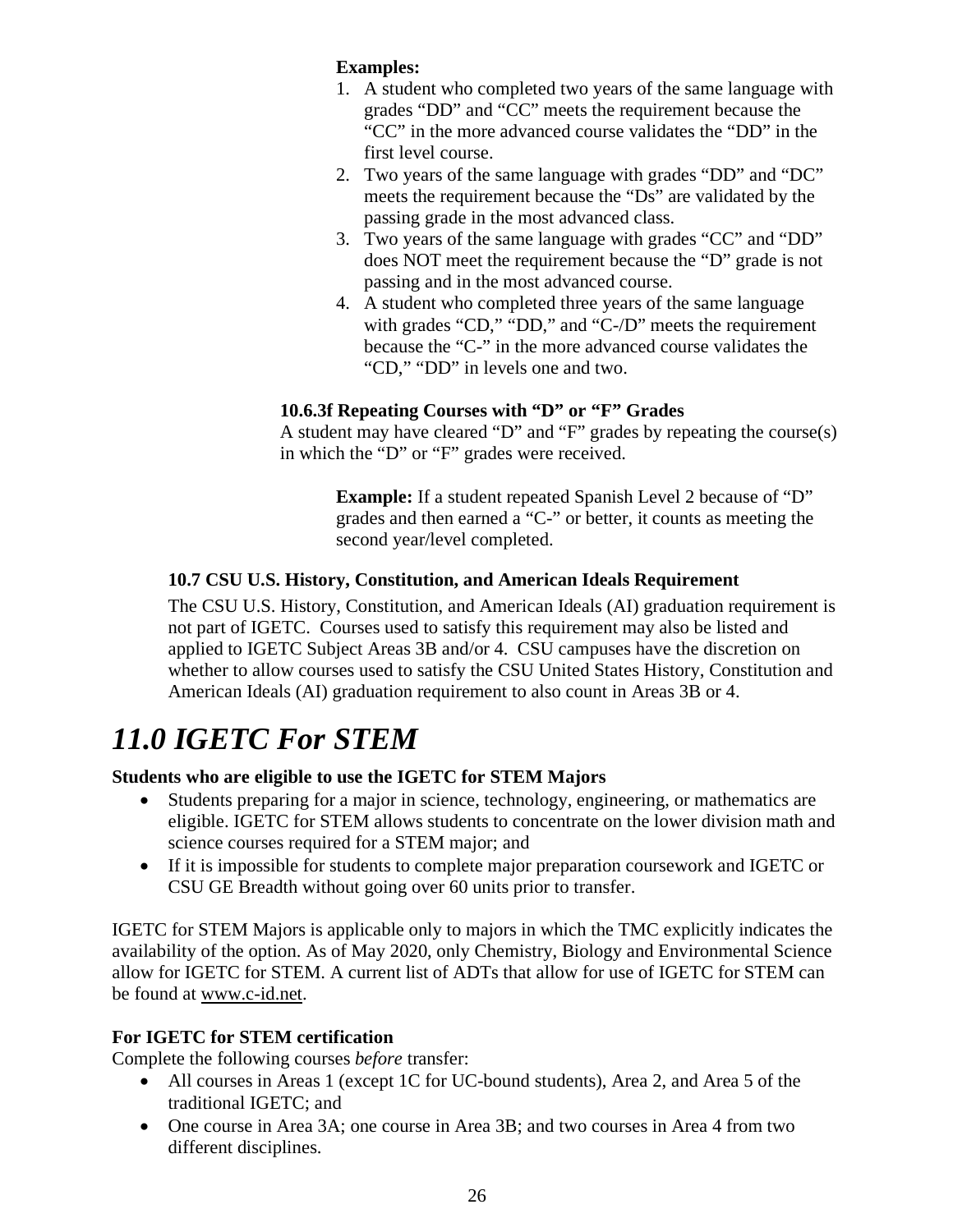Complete the following courses *after* transfer:

- One remaining lower-division general education course in Area 3;
- One remaining lower-division general education course in Area 4; and
- One course in Area 6 for UC-bound students who have not satisfied it through proficiency.

**Note:** These deferred lower division courses must be replaced with calculus and/or science courses required by the major before transfer.

# **For CSU**

If any specific AS-T degree allows IGETC for STEM Majors as its general education pattern, the specific courses that should replace the deferred lower division general education courses may be indicated on the Transfer Model Curriculum (TMC) for that discipline.

# **For UC**

UC will accept IGETC for STEM if the UC school/college/major program to which the student transfers accepts partial IGETC certification. For information on the IGETC acceptance practices for each UC school/college/major program, please go to

[http://admission.universityofcalifornia.edu/glossary/igetc-for-stem.html.](http://admission.universityofcalifornia.edu/glossary/igetc-for-stem.html)

# **For CSU and UC**

Alternatively, STEM students may complete the traditional IGETC. However, IGETC and IGETC for STEM Majors may not be appropriate for those colleges or majors which prefer that transfer students follow a more prescribed lower-division curriculum.

# <span id="page-27-0"></span>*12.0 Certification Processes*

It is the student's responsibility to request IGETC Certification. Each CCC campus has their own processes. It is strongly recommended that students complete the IGETC prior to transfer. Advantages of completing the IGETC may include more flexibility in class selection at the university and timely progress to degree completion.

There is no limitation on the number of courses completed at other United States regionally accredited institutions that can be included in the IGETC certification.

# <span id="page-27-1"></span>**12.1 Who Certifies the IGETC?**

Students who have completed coursework at more than one California Community College should have their coursework certified by the last California Community College they attended for a regular term (fall or spring for semester schools; fall, winter, or spring for quarter schools) prior to transfer. If a student requests certification from a California Community College that is not the last school of attendance, it is at the discretion of that community college to certify.

Each CCC campus will process IGETC certifications without regard to current enrollment status or number of units accrued at a particular CCC. The IGETC certification form shall be included or sent with the student's transcript directly to the UC or CSU campus' Office of Admissions.

# <span id="page-27-2"></span>**12.2 Reviewing Coursework from Other Institutions:**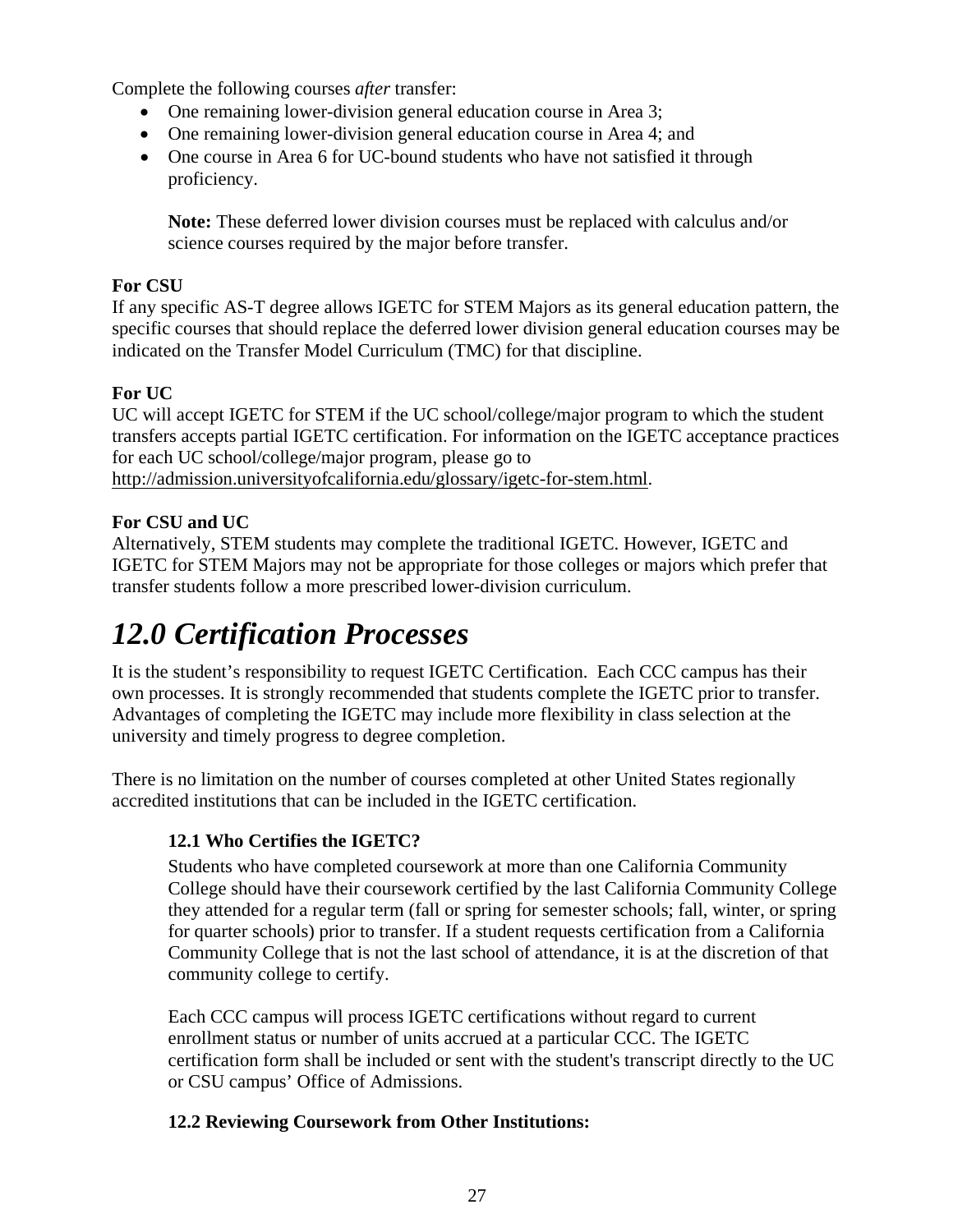## <span id="page-28-0"></span>**12.2.1 Coursework from another California Community College**

The coursework should be applied to the subject area in which it is listed by the institution where the work was completed. In other words, if college A is certifying completion of the IGETC using work completed at college B, college A should place coursework according to the approved list for college B.

### <span id="page-28-1"></span>**12.2.2 Coursework from all Other United States Regionally Accredited Institutions**

The coursework from these institutions should be placed in the same subject areas as those for the community college completing the certification (see Section 5.2 for details).

### <span id="page-28-2"></span>**12.3 Instructions for Completing Intersegmental General Education Transfer Curriculum Certification Form**

- 1. The IGETC certification form shall be completed by authorized CCC staff or faculty as determined by each community college. The CCC Articulation Officer should have final review and determination of courses and be official liaison to the CSU and UC.
- 2. For each Area, list course(s) taken, name of college or the Advanced Placement exam (minimum score of 3 is required). Advanced Placement cannot be used for Area 1B (Critical Thinking/English Composition) or 1C (Oral Communication). List units in the "Units Completed" column on the right side, indicating quarter or semester units.
- 3. Full IGETC Certification may be forwarded to the CSU or UC in one of two ways:
	- i. Utilizing a separate form, with all Areas completed (see Section 12.5 for a sample IGETC Certification form).
	- ii. Noting full IGETC certification on the official transcript, either hard copy or electronic. Notation must include whether the full certification is for UC or CSU. Example: "Full IGETC Certification: UC" or "Full IGETC Certification: CSU."
	- iii. Partial IGETC Certifications must be sent as a separate form (see Section 12.4).
- 4. Courses used for IGETC certification must be passed with a minimum grade of "C" ("C-" is not acceptable, except for high school courses used to satisfy LOTE. See Section 9.3/10.6.2d). A "C" is defined as a 2.0 on a 4.0 scale. A "Credit" or "Pass" is acceptable providing either is equivalent to a grade of "C" (2.0 on a 4.0 scale) or higher. A college transcript or catalog must reflect this policy.
- 5. On the bottom section of the form, check if IGETC certification is directed to the California State University or University of California.
- 6. Sign and date the form. A campus seal is not required.
- 7. The form must come directly from the community college to the UC or CSU campus(es) to be considered official. A copy of the form will be considered official by CSU and UC campuses provided it has an official contact person, contact information, signature or stamp.
- 8. Students who have completed coursework at more than one California Community College should have their coursework certified by authorized staff from the last California Community College attended for a regular term (fall or spring for semester schools; fall, winter, or spring for quarter schools) prior to transfer. If a student requests certification from a California Community College that is not the last school of attendance, it is at the discretion of that community college to certify.
- 9. Although not part of IGETC, community colleges may certify completion of the CSU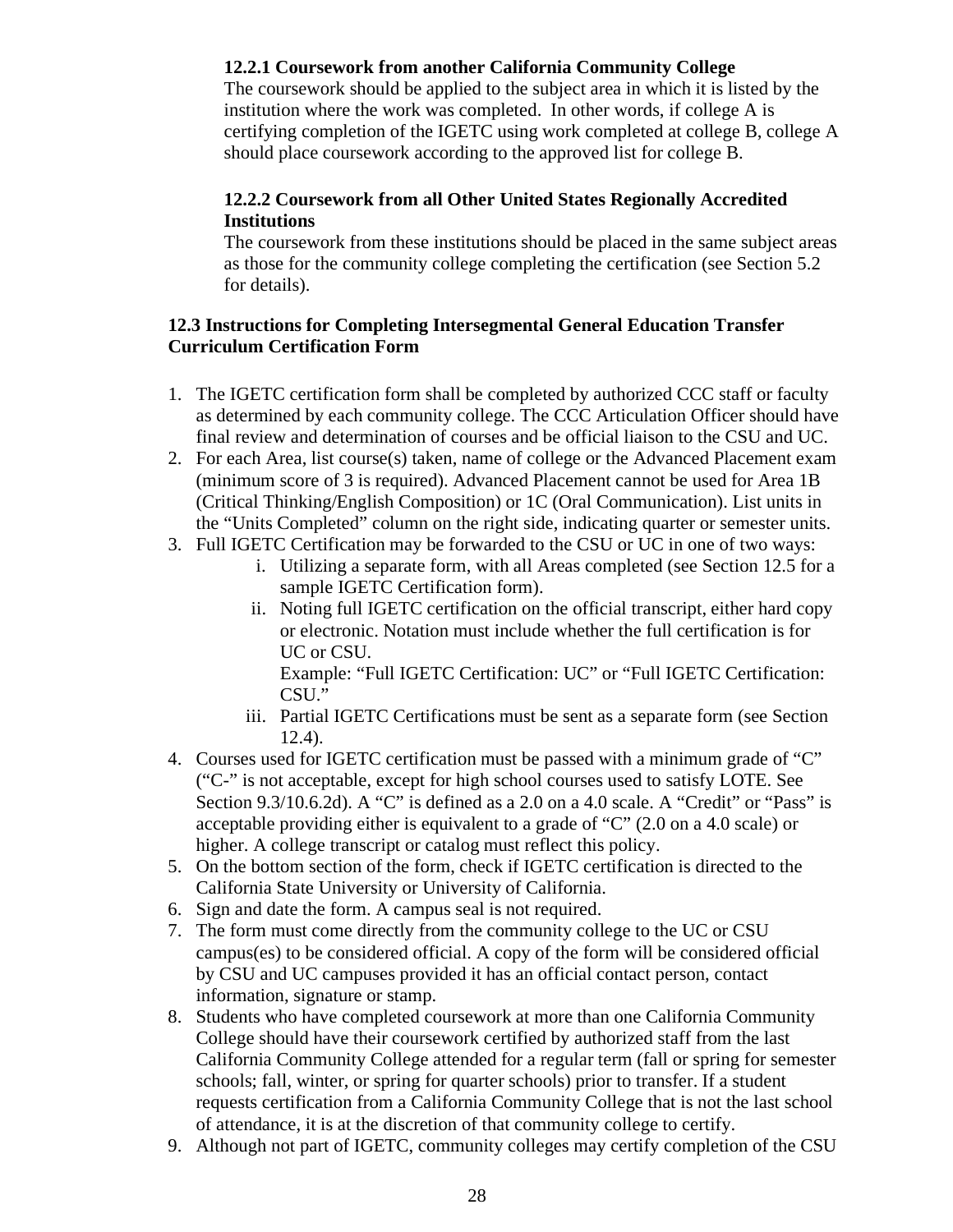graduation requirement in U.S. History, Constitution and American Ideals. Courses used to meet this requirement may also be used to satisfy IGETC Subject Area requirements. CSU campuses have the discretion on whether to allow courses used to satisfy the CSU United States History, Constitution and American Ideals (AI) graduation requirement to also count in Areas 3B or 4.

- 10. Open or unofficial transcripts for LOTE are acceptable.
- 11. When combining quarter and semester unit values within an IGETC Area, units shall be converted to either all quarter units or all semester units to best serve the student. For example, in Social/Behavioral Sciences (Area 4), a student needs either a minimum of 9 semester units or 12 quarter units. If a student takes one 4 quarter unit course and two 3 semester unit courses, convert the semester units to quarter units (6 units  $x$  1.5 quarter units  $= 9$  quarter units). The student will be credited with 13 quarter units in Area 4 and will have satisfied the requirement.

The conversion of units from semester to quarter for meeting minimum unit requirements may result in a student needing additional coursework to meet CSU graduation requirements. To graduate from the CSU, students must complete 48 semester or 72 quarter units of general education which includes 9 semester or 12 quarter units of upperdivision general education coursework, as determined by the receiving CSU campus per Executive Order 1033.

### <span id="page-29-0"></span>**12.4 Partial IGETC Certification**

Partial certification is defined as completing all but two (2) courses on the IGETC pattern. The student petitions for certification and indicates either "full" or "partial" certification sent by the CCC to the UC or CSU.

**NOTE:** Each UC or CSU campus will inform the student who has submitted a partially certified IGETC of the specific timelines and courses needed to complete the IGETC. Once the student transfers the UC or CSU the receiving campus will be responsible for verifying that the missing IGETC course(s) has/have been completed and will fully certify.

Partial Certifications must be accompanied by one of the following:

- i. A separate form, which clearly indicates the certification is "Partial" with all Areas completed and Area(s) incomplete (See Section 12.5 for a sample IGETC Certification form); or
- ii. A notation of partial IGETC certification on the official CCC transcript either hard copy or electronic, that explicitly indicates the certification is "Partial" and states what area(s) is/are incomplete and whether the certification is for the UC or CSU.

The student may complete the missing course(s) in one or more of the following ways or in some other manner acceptable to the receiving institution:

- 1. Take an approved IGETC course, in the area(s) to be completed, at any California Community College at a time that does not require concurrent enrollment, such as during the summer, subject to the approval of the UC or CSU campus of attendance.
- 2 Take a course approved by the UC or CSU campus of attendance in the Area(s) to be completed at a United States regionally accredited institution at a time that does not require concurrent enrollment, such as during summer.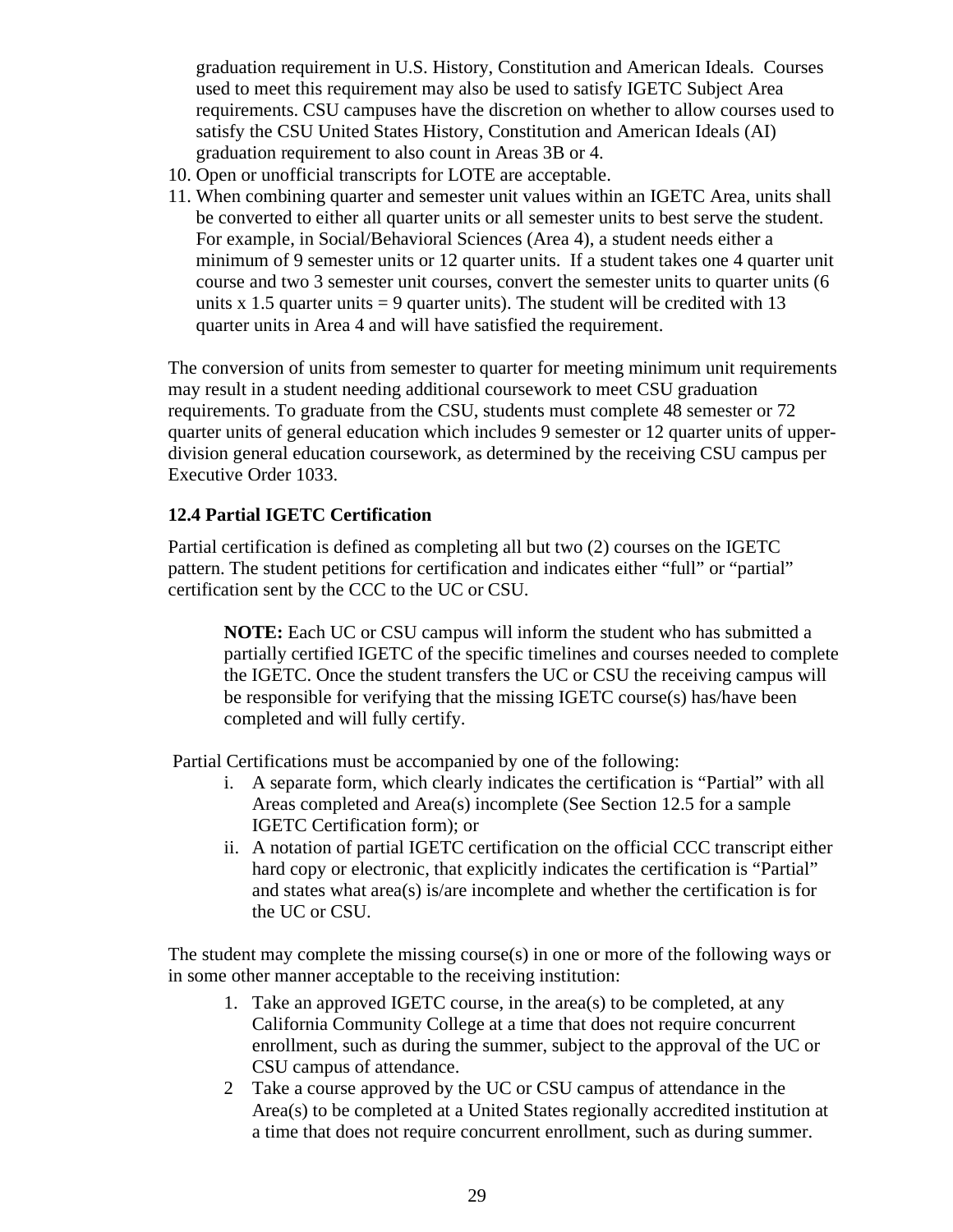- 3. Take an approved IGETC course, in the Area(s) to be completed, at any California Community College while concurrently enrolled at a UC or CSU campus. The student will be subject to the UC or CSU campus rules regarding concurrent enrollment, so this option may not be available. Please consult with your university advisor.
- 4. Take a course approved by the UC or CSU campus of attendance at a United States regionally accredited institution in the Area(s) to be completed while concurrently enrolled at a UC or CSU campus. The student will be subject to the UC or CSU campus rules regarding concurrent enrollment, so this option may not be available. Please consult with your university advisor.
- 5. Take a comparable course at a UC or CSU campus in the area(s) to be completed. This option is at the discretion of each UC or CSU campus, so it may not be a choice available to the student. Please consult with your university advisor.

**Warning:** Students need to meet minimum UC/CSU transfer admission requirements. Therefore, partial certification that acknowledges a deficiency in IGETC Areas 1 and/or 2 may also indicate a student does not meet minimum transfer requirements. Community colleges should make every effort to advise and notify students of such.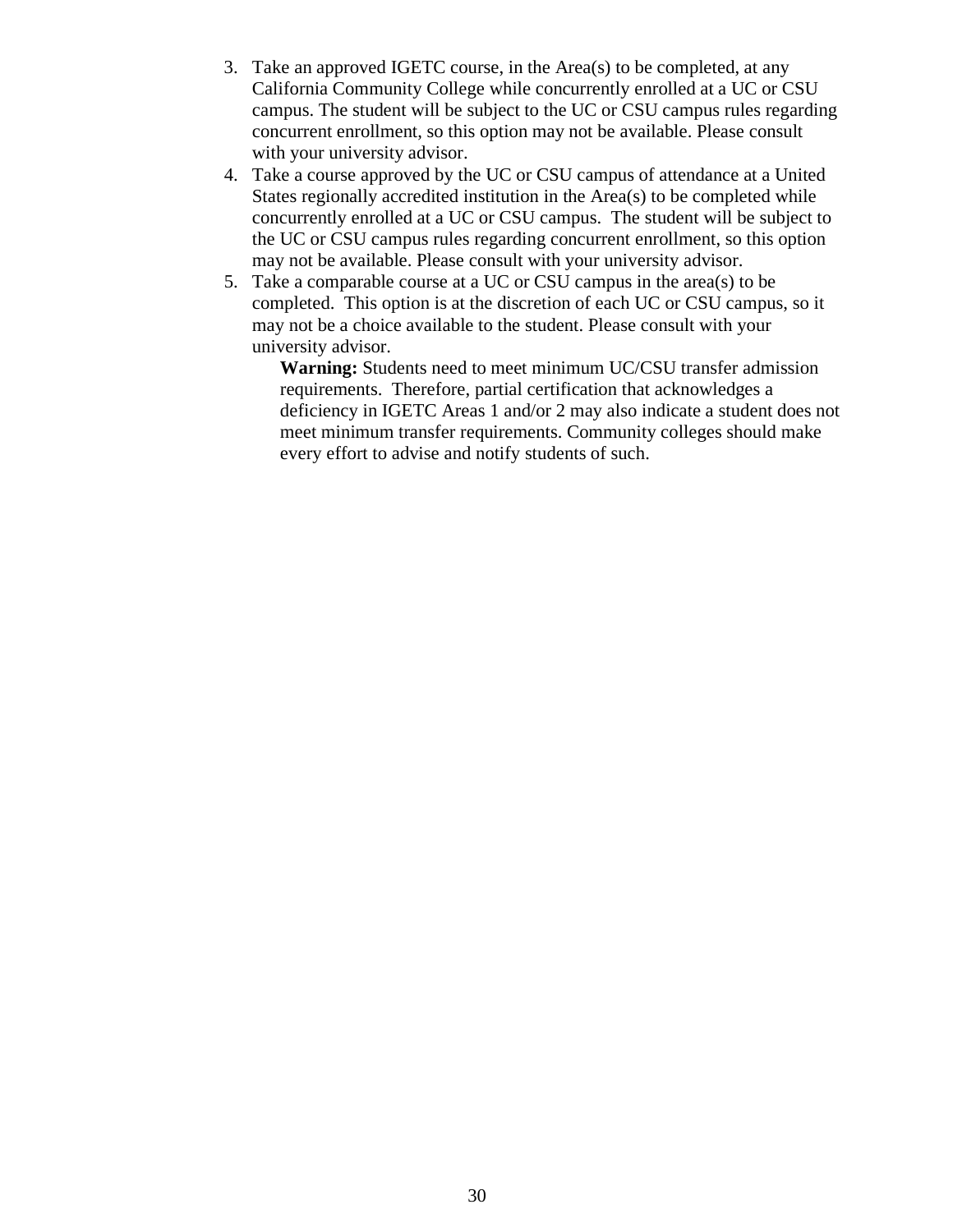# <span id="page-31-0"></span>**12.5 IGETC Certification Form**

 $\Gamma$ 

| <b>Intersegmental General Education Transfer Curriculum</b><br><b>IGETC Certification</b>                                                                                                                                                                                                    |                                                                          |  |                                                                                                                                                                                                                                |                       |
|----------------------------------------------------------------------------------------------------------------------------------------------------------------------------------------------------------------------------------------------------------------------------------------------|--------------------------------------------------------------------------|--|--------------------------------------------------------------------------------------------------------------------------------------------------------------------------------------------------------------------------------|-----------------------|
| Student ID#: No. 2014<br>Name: _<br><u>and the company of the company of the company of the company of the company of the company of the company of the company of the company of the company of the company of the company of the company of the company of the com</u><br>(First) (Middle) |                                                                          |  |                                                                                                                                                                                                                                |                       |
|                                                                                                                                                                                                                                                                                              | (Last)                                                                   |  |                                                                                                                                                                                                                                |                       |
|                                                                                                                                                                                                                                                                                              |                                                                          |  |                                                                                                                                                                                                                                |                       |
|                                                                                                                                                                                                                                                                                              |                                                                          |  |                                                                                                                                                                                                                                | <b>Units</b><br>Comp. |
|                                                                                                                                                                                                                                                                                              | Group A and B.                                                           |  | AREA 1 – ENGLISH COMMUNICATION CSU: 3 courses required, one each from Group A, B and C. UC: 2 courses required, one each from                                                                                                  |                       |
|                                                                                                                                                                                                                                                                                              | <b>English Composition</b> (one course $-3$ semester or 4 quarter units) |  |                                                                                                                                                                                                                                |                       |
| 1A                                                                                                                                                                                                                                                                                           | this area):                                                              |  | Course: Course: College: College: College: Advanced Placement (No IB score accepted for                                                                                                                                        |                       |
| 1B                                                                                                                                                                                                                                                                                           | Course:<br>College:                                                      |  | <b>Critical Thinking – English Composition</b> (one course $-3$ semester or 4 quarter units)<br>(No AP or IB scores accepted for this area)                                                                                    |                       |
| 1 <sub>C</sub>                                                                                                                                                                                                                                                                               | Course: College:                                                         |  | Oral Communication (CSU requirement only) (one course $-3$ semester or 4 quarter units)<br>(No AP or IB scores accepted for this area)                                                                                         |                       |
|                                                                                                                                                                                                                                                                                              |                                                                          |  | AREA 2A - MATHEMATICAL CONCEPTS & QUANTITATIVE REASONING (one course - 3 semester or 4 quarter units)                                                                                                                          |                       |
|                                                                                                                                                                                                                                                                                              | Baccalaureate:                                                           |  | Course: Course: College: College: Advanced Placement/International                                                                                                                                                             |                       |
|                                                                                                                                                                                                                                                                                              |                                                                          |  | AREA 3 - ARTS AND HUMANITIES (At least 3 courses, with at least one from the Arts and one from the Humanities. 9 semester or 12                                                                                                |                       |
|                                                                                                                                                                                                                                                                                              | quarter units)                                                           |  |                                                                                                                                                                                                                                |                       |
|                                                                                                                                                                                                                                                                                              | <b>ARTS</b>                                                              |  |                                                                                                                                                                                                                                |                       |
| 3A                                                                                                                                                                                                                                                                                           | Baccalaureate:                                                           |  |                                                                                                                                                                                                                                |                       |
|                                                                                                                                                                                                                                                                                              | <b>HUMANITIES</b>                                                        |  |                                                                                                                                                                                                                                |                       |
| 3B                                                                                                                                                                                                                                                                                           |                                                                          |  | Course: College: College: Advanced Placement/International                                                                                                                                                                     |                       |
|                                                                                                                                                                                                                                                                                              | Baccalaureate:                                                           |  |                                                                                                                                                                                                                                |                       |
|                                                                                                                                                                                                                                                                                              |                                                                          |  | Course: Course: Course: Course: Course: Course: Course: Course: Course: Course: Course: Course: Course: Course: Course: Course: Course: Course: Course: Course: Course: Course: Course: Course: Course: Course: Course: Course |                       |
|                                                                                                                                                                                                                                                                                              | Baccalaureate:                                                           |  |                                                                                                                                                                                                                                |                       |
|                                                                                                                                                                                                                                                                                              |                                                                          |  | AREA 4 - SOCIAL and BEHAVIORAL SCIENCES (At least 3 courses from at least two academic disciplines. 9 semester or 12 quarter units)                                                                                            |                       |
|                                                                                                                                                                                                                                                                                              | Baccalaureate:                                                           |  | Course: College: College: Advanced Placement/International                                                                                                                                                                     |                       |
|                                                                                                                                                                                                                                                                                              |                                                                          |  | Course: Course: College: College: College: Advanced Placement/International                                                                                                                                                    |                       |
|                                                                                                                                                                                                                                                                                              | Baccalaureate:                                                           |  | Baccalaureate:<br>Course: Course: College: College: Advanced Placement/International                                                                                                                                           |                       |
|                                                                                                                                                                                                                                                                                              |                                                                          |  |                                                                                                                                                                                                                                |                       |
|                                                                                                                                                                                                                                                                                              | Baccalaureate:                                                           |  | AREA 5 - PHYSICAL and BIOLOGICAL SCIENCES (At least 2 courses, with one from the Physical Science and one from the Biological                                                                                                  |                       |
|                                                                                                                                                                                                                                                                                              |                                                                          |  | Science, at least one of the two courses must include a Laboratory. 7 semester units or 9 quarter units)                                                                                                                       |                       |
|                                                                                                                                                                                                                                                                                              | PHYSICAL SCIENCE                                                         |  |                                                                                                                                                                                                                                |                       |
| 5A                                                                                                                                                                                                                                                                                           |                                                                          |  | Course: College: College: Advanced Placement/International                                                                                                                                                                     |                       |
|                                                                                                                                                                                                                                                                                              | Baccalaureate:                                                           |  |                                                                                                                                                                                                                                |                       |
|                                                                                                                                                                                                                                                                                              | <b>BIOLOGICAL SCIENCE</b>                                                |  |                                                                                                                                                                                                                                |                       |
| 5В                                                                                                                                                                                                                                                                                           |                                                                          |  | Course: Course: College: College: College: Advanced Placement/International                                                                                                                                                    |                       |
|                                                                                                                                                                                                                                                                                              | Baccalaureate:                                                           |  |                                                                                                                                                                                                                                |                       |
| 5C                                                                                                                                                                                                                                                                                           | <b>LABORATORY</b>                                                        |  |                                                                                                                                                                                                                                |                       |
|                                                                                                                                                                                                                                                                                              | Baccalaureate:                                                           |  | Course: Course: College: College: College: Advanced Placement/International                                                                                                                                                    |                       |
|                                                                                                                                                                                                                                                                                              |                                                                          |  | AREA 6 - LANGUAGE OTHER THAN ENGLISH (UC Requirement Only) (Proficiency equivalent to two years of high school                                                                                                                 |                       |
|                                                                                                                                                                                                                                                                                              | study in the same language.)                                             |  |                                                                                                                                                                                                                                |                       |
|                                                                                                                                                                                                                                                                                              |                                                                          |  | 1. Course: College: College: Advanced Placement/International                                                                                                                                                                  |                       |
|                                                                                                                                                                                                                                                                                              | Baccalaureate:                                                           |  |                                                                                                                                                                                                                                |                       |
|                                                                                                                                                                                                                                                                                              | 2. Completed in High School:                                             |  | 3. Other:                                                                                                                                                                                                                      |                       |
|                                                                                                                                                                                                                                                                                              |                                                                          |  | CSU GRADUATION REQUIREMENT IN U.S. HISTORY, CONSTITUTION & AMERICAN IDEALS (not part of IGETC;                                                                                                                                 |                       |
|                                                                                                                                                                                                                                                                                              | may be completed prior to transfer, 6 units)                             |  |                                                                                                                                                                                                                                |                       |
|                                                                                                                                                                                                                                                                                              | Baccalaureate:                                                           |  |                                                                                                                                                                                                                                |                       |
|                                                                                                                                                                                                                                                                                              |                                                                          |  | Course: Course: College: College: Advanced Placement/International                                                                                                                                                             |                       |
|                                                                                                                                                                                                                                                                                              | Baccalaureate:                                                           |  |                                                                                                                                                                                                                                |                       |
|                                                                                                                                                                                                                                                                                              | IGETC certified for: UC CSU Circle one:                                  |  | Full / Partial Certification                                                                                                                                                                                                   |                       |
|                                                                                                                                                                                                                                                                                              |                                                                          |  | Phone $\#$ : (<br>$\lambda$<br><u> 1989 - Johann Barn, mars ann an t-Amhain Aonaich an t-Aonaich an t-Aonaich ann an t-Aonaich ann an t-Aonaich</u>                                                                            |                       |
|                                                                                                                                                                                                                                                                                              | Certified by (print name):                                               |  | Title:                                                                                                                                                                                                                         | Date:                 |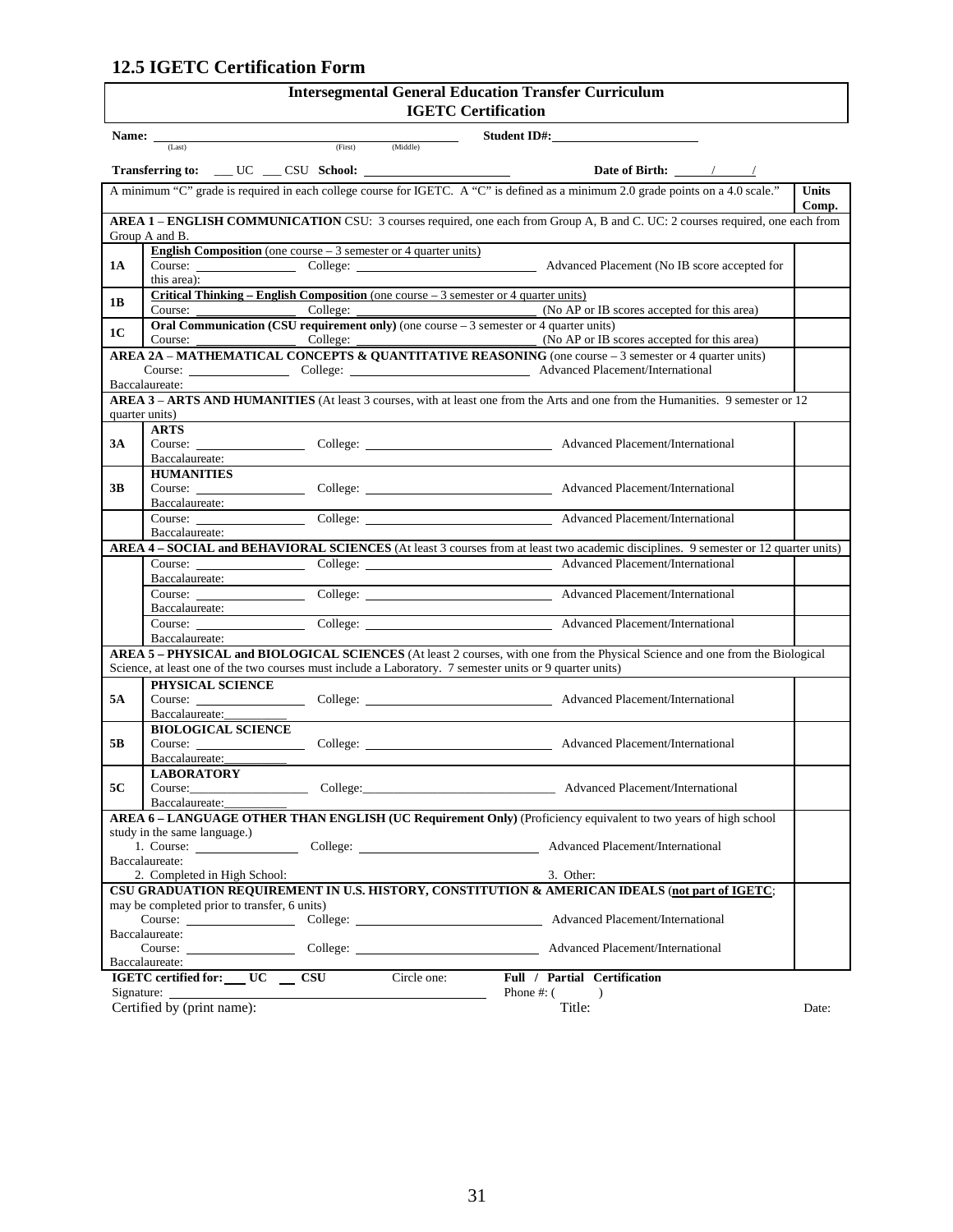# <span id="page-32-0"></span>**12.6 IGETC for STEM Certification Form**

|                                       |                                                                                                                  | <b>Intersegmental General Education Transfer Curriculum</b><br><b>IGETC Certification</b>                                                                                                                                      |
|---------------------------------------|------------------------------------------------------------------------------------------------------------------|--------------------------------------------------------------------------------------------------------------------------------------------------------------------------------------------------------------------------------|
|                                       | <b>Name:</b> $\frac{1}{(Last)}$ (First) (Middle)                                                                 | Student ID#: No. 2014                                                                                                                                                                                                          |
|                                       |                                                                                                                  |                                                                                                                                                                                                                                |
|                                       |                                                                                                                  |                                                                                                                                                                                                                                |
|                                       |                                                                                                                  | A minimum "C" grade is required in each college course for IGETC. A "C" is defined as a minimum 2.0 grade points on a 4.0 scale."<br><b>Units</b><br>Comp.                                                                     |
|                                       | <b>AREA 1 - ENGLISH COMMUNICATION</b>                                                                            |                                                                                                                                                                                                                                |
|                                       | CSU: 3 courses required, one each from Group A, B and C.<br>UC: 2 courses required, one each from Group A and B. |                                                                                                                                                                                                                                |
|                                       | <b>English Composition</b> (one course $-3$ semester or 4 quarter units)                                         |                                                                                                                                                                                                                                |
| 1A<br>area):                          |                                                                                                                  | Course: College: College: Advanced Placement (No IB score accepted for this                                                                                                                                                    |
|                                       | <b>Critical Thinking – English Composition</b> (one course $-3$ semester or 4 quarter units)                     |                                                                                                                                                                                                                                |
| 1B                                    |                                                                                                                  | Course: College: College: $\overline{O}$ College: $\overline{O}$ (No AP or IB scores accepted for this area)                                                                                                                   |
|                                       |                                                                                                                  |                                                                                                                                                                                                                                |
| 1C                                    |                                                                                                                  | College: College: (No AP or IB scores accepted for this area)<br>AREA 2A - MATHEMATICAL CONCEPTS & QUANTITATIVE REASONING (one course - 3 semester or 4 quarter units)                                                         |
|                                       |                                                                                                                  | Course: College: College: Advanced Placement/International Baccalaureate:                                                                                                                                                      |
|                                       |                                                                                                                  | AREA 3 - ARTS AND HUMANITIES (At least 2 courses, with at least one from the Arts and one from the Humanities. 6 semester or 8 quarter                                                                                         |
| units)                                |                                                                                                                  |                                                                                                                                                                                                                                |
| <b>ARTS</b><br>3A                     |                                                                                                                  | Course: Coulege: College: Advanced Placement/International                                                                                                                                                                     |
| Baccalaureate:                        |                                                                                                                  |                                                                                                                                                                                                                                |
| <b>HUMANITIES</b>                     |                                                                                                                  |                                                                                                                                                                                                                                |
| 3B<br>Baccalaureate:                  |                                                                                                                  | Course: College: College: Advanced Placement/International                                                                                                                                                                     |
|                                       |                                                                                                                  | AREA 4 - SOCIAL and BEHAVIORAL SCIENCES (At least 2 courses from at least two academic disciplines. 6 semester or 8 quarter units)                                                                                             |
|                                       |                                                                                                                  | Course: Course: College: College: College: Advanced Placement/International                                                                                                                                                    |
| Baccalaureate:                        |                                                                                                                  |                                                                                                                                                                                                                                |
|                                       |                                                                                                                  | Course: College: College: Advanced Placement/International                                                                                                                                                                     |
| Baccalaureate:                        |                                                                                                                  |                                                                                                                                                                                                                                |
|                                       |                                                                                                                  | AREA 5 - PHYSICAL and BIOLOGICAL SCIENCES (At least 2 courses, with one from the Physical Science and one from the Biological                                                                                                  |
| PHYSICAL SCIENCE                      |                                                                                                                  | Science, at least one of the two courses must include a Laboratory. 7 semester units or 9 quarter units)                                                                                                                       |
| 5A                                    |                                                                                                                  | Course: Coulege: College: Advanced Placement/International                                                                                                                                                                     |
| Baccalaureate:                        |                                                                                                                  |                                                                                                                                                                                                                                |
| <b>BIOLOGICAL SCIENCE</b>             |                                                                                                                  | Course: College: College: Advanced Placement/International                                                                                                                                                                     |
| 5B<br>Baccalaureate:                  |                                                                                                                  |                                                                                                                                                                                                                                |
| <b>LABORATORY</b>                     |                                                                                                                  |                                                                                                                                                                                                                                |
| 5C<br>Baccalaureate:                  |                                                                                                                  | Course: College: College: Advanced Placement/International                                                                                                                                                                     |
|                                       |                                                                                                                  | AREA 6 - LANGUAGE OTHER THAN ENGLISH (UC Requirement Only) (not required for IGETC for STEM certification)                                                                                                                     |
| 2. Completed in High School:          |                                                                                                                  | 1. Course: College: College: College: Advanced Placement/International Baccalaureate:<br>3. Other:                                                                                                                             |
|                                       |                                                                                                                  | CSU GRADUATION REQUIREMENT IN U.S. HISTORY, CONSTITUTION & AMERICAN IDEALS (not part of IGETC; may                                                                                                                             |
| be                                    |                                                                                                                  |                                                                                                                                                                                                                                |
| completed prior to transfer, 6 units) |                                                                                                                  | Course: College: College: Advanced Placement/International Baccalaureate:                                                                                                                                                      |
|                                       |                                                                                                                  | Course: College: College: Advanced Placement/International Baccalaureate:                                                                                                                                                      |
|                                       | IGETC certified for: UC __ CSU                                                                                   | Date: the contract of the contract of the contract of the contract of the contract of the contract of the contract of the contract of the contract of the contract of the contract of the contract of the contract of the cont |
|                                       |                                                                                                                  | Phone #: $($ )                                                                                                                                                                                                                 |
|                                       |                                                                                                                  |                                                                                                                                                                                                                                |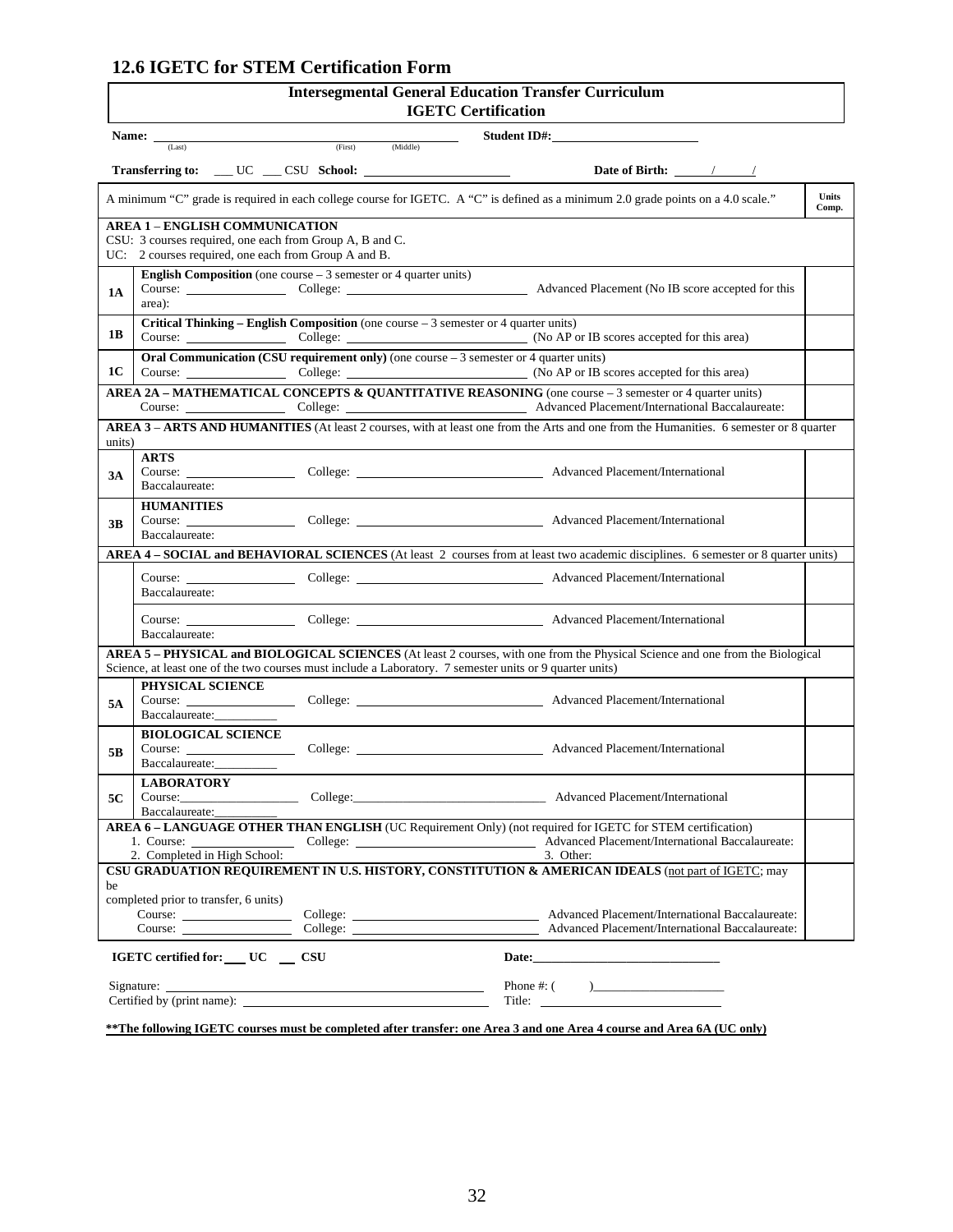### <span id="page-33-0"></span>**12.7 IGETC Certification in a Language Other than English**

# IGETC

Certification in a Language Other than English Proficiency Test Certification

| STUDENT'S LAST NAME (PLEASE PRINT) | STUDENT'S FIRST NAME (PLEASE PRINT) | STUDENT ID# |
|------------------------------------|-------------------------------------|-------------|
|                                    |                                     |             |

#### **Purpose:**

The purpose of this IGETC certification of "Language Other Than English" (LOTE) is to assist students who have acquired the knowledge of a language other than English and demonstrate proficiency as outlined in the IGETC Standards Area 10.6.

#### **Instructors:**

As a college instructor who is fluent in the student's native language you are asked to voluntarily assess the basic language ability of this student who falls into the category listed above.

#### **Criteria:**

Equivalent to two (2) years of foreign language as taught in United States high schools. Specifically the student should have;

- 1. Basic vocabulary of approximately 1,000 words;
- 2. Basic ability to read, write and speak using the present, past (preterit) and future tenses.

#### **Method of Evaluation:**

It is suggested that the instructor give the student written material for the language being evaluated. The material could be a magazine article, or newspaper or other written material. The instructor should ask the student to answer questions in writing that pertain to the written material. The instructor should also ask the student to answer questions verbally. The student needs to demonstrate basic use of present, past (preterit) and future tenses.

I certify that this student possesses basic language proficiency in the following language other than English:

I assessed this student's ability by:

- 1. Requiring the student to answer questions in writing and verbally after reading material written in the language listed above.
- 2. Determining that the student has basic knowledge of reading, writing, and speaking in the present tense, basic past tense, (preterit) and simple future tense with a basic vocabulary of approximately 1,000 words.

This assessment indicates the student's ability is equivalent to at least two years of high school foreign language as taught in the United States.

| Instructor's Name ( <i>please print</i> ) | Instructor's Signature ( <i>please print</i> ) |
|-------------------------------------------|------------------------------------------------|

Instructor's College/University Affiliation (*please print*)\_\_\_\_\_\_\_\_\_\_\_\_\_\_\_\_\_\_\_\_\_\_\_\_\_\_\_\_\_\_\_\_\_\_\_\_\_\_\_\_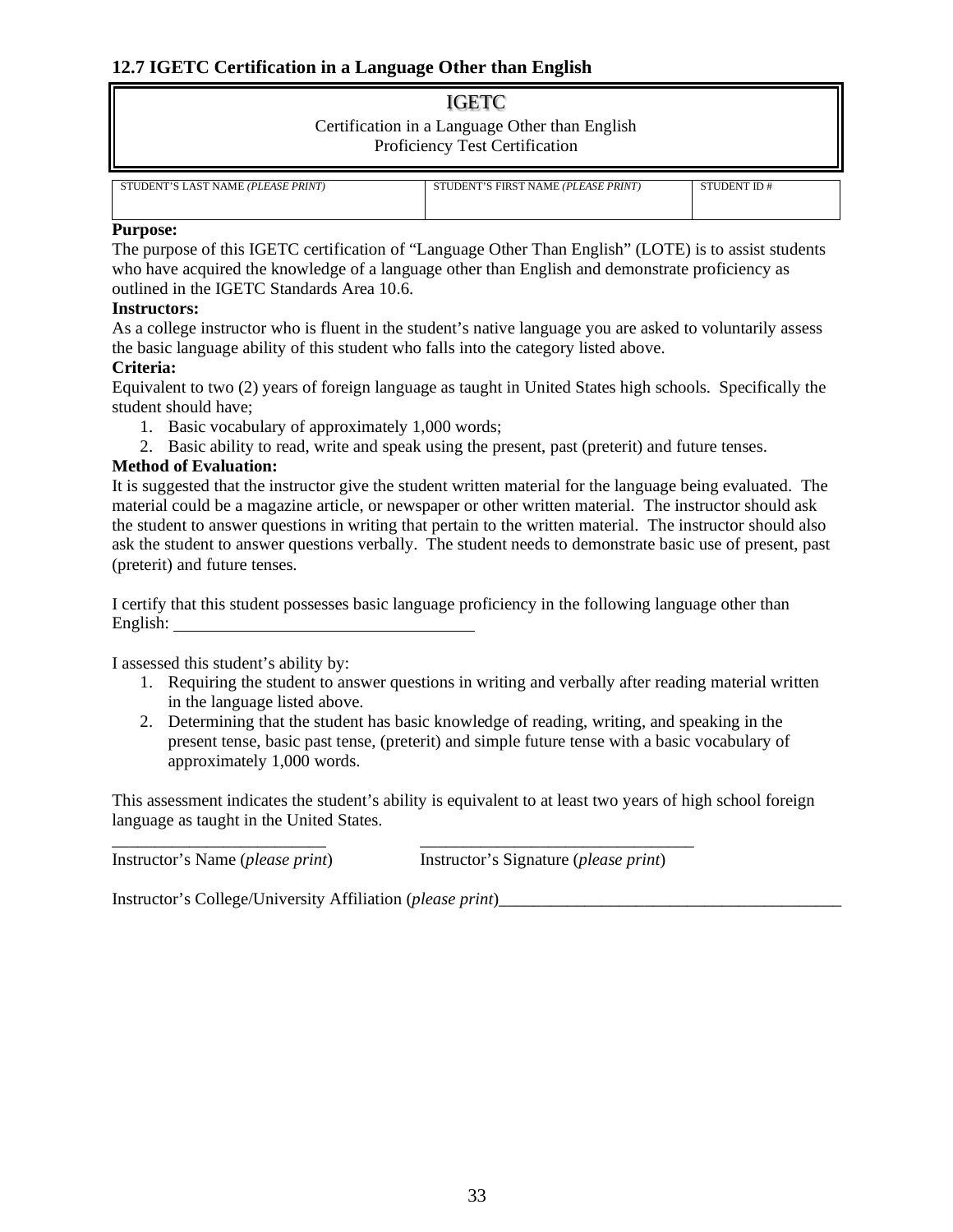# <span id="page-34-0"></span>*IGETC Standards Founding Committee*

Users of the IGETC Standards are indebted to the faculty, staff, and administrators who from 2006 to 2008 volunteered their time and effort to compile the first edition of this document:

Elizabeth Atondo Counseling Faculty, Articulation Officer, Transfer Center Director Los Angeles Pierce College

James C. Blackburn Associate Director Enrollment Management Services CSU Office of the Chancellor

Dave DeGroot Articulation Officer / University Programs Coordinator Allan Hancock College

Christine Hanson State University Dean, Academic Program Planning CSU Office of the Chancellor

Kurt Hessinger Associate Director Transfer Programs CSU Office of the Chancellor

Christine Jamshidnejad Articulation Officer Diablo Valley College

Estela Narrie Articulation Officer / Counseling Faculty Santa Monica College

Dan Nannini Transfer Center Faculty Leader Santa Monica College

Judy Osman Special Consultant CSU Office of the Chancellor

Dawn Sheibani Principal Analyst, Admissions & Community College Articulation UC Office of the President

Joanne Vorhies Academic Affairs Division California Community Colleges Chancellor's Office

Jane Woo Articulation Officer Sacramento City College.